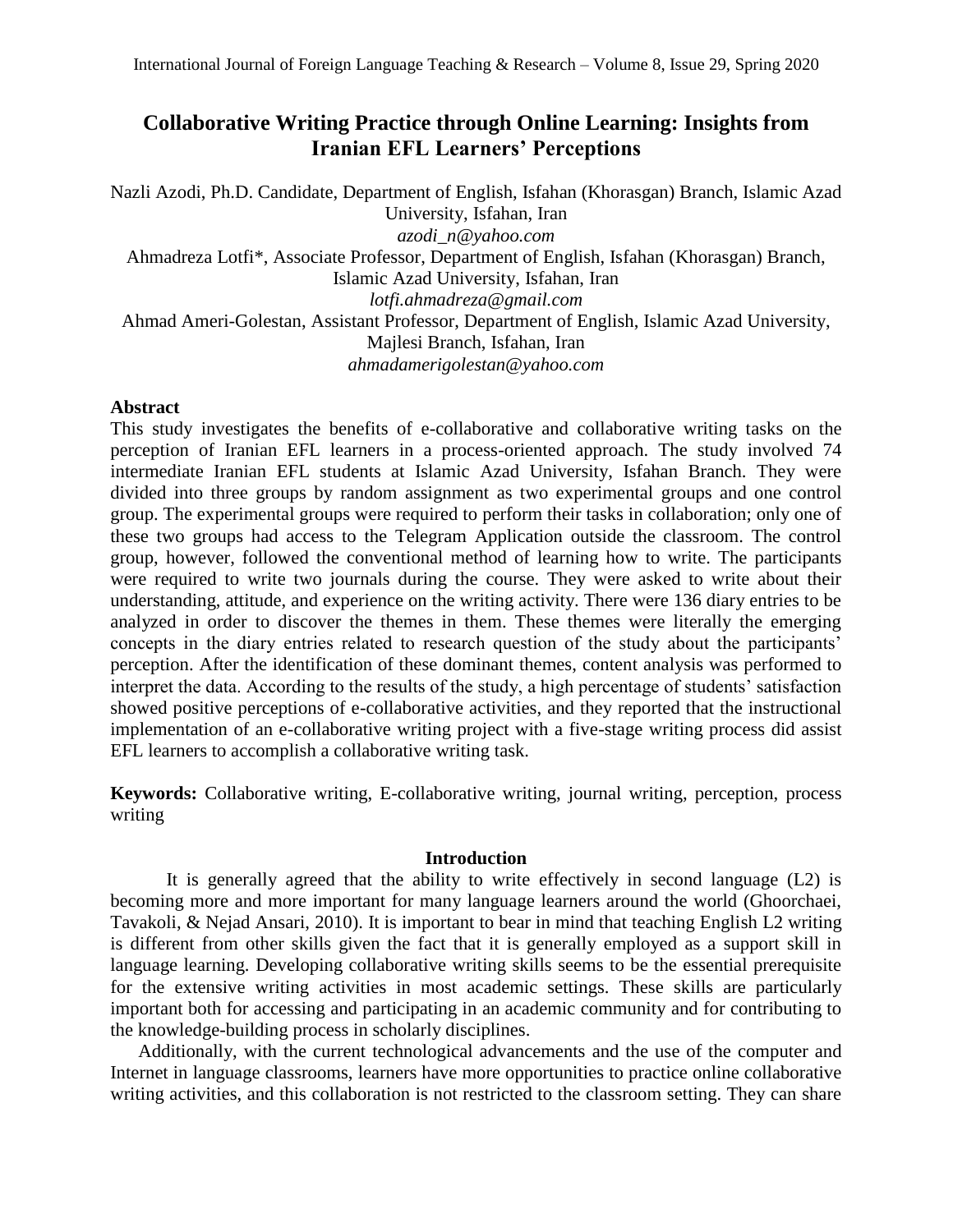information and construct and exchange knowledge and meaning with each other in all stages of the writing process. As far as teaching writing is concerned, when students are off-site, they will be more focused on activities related to their studies, and they are able to perform better. They can follow the instructions taught in the class and interact with their peers in different stages of the writing process. Even though it seems beneficial to ask students to use online devices at home and interact with their peers and teachers, there are also some problems in interacting with teachers and learners while they are off-site. For some reasons, teachers may not have enough time to spend for the learners when they are off-site. On the other hand, controlling students and urging them to do such activities can be difficult, but it is not impossible.

 This study tried to focus on the nature of process writing and attempted to investigate how technological advances such as social networking applications could change their perceptions toward writing. It attempted to find out whether group interaction in a writing assignment would have helped learners change their attitudes, understanding, and perception toward writing activities. It attempted to identify the potential of scaffolding for supporting the instructional design. The scaffolding underpinning the instructional design was to provide empirically based guidelines for designing online application devices to enhance collaborative writing. Consequently, the study investigated students' perceptions of instructional design of online collaborative writing.

#### **Review of Literature**

Education has been affected by technological advancements, growth of Internet dominance in everyday life and the usage of mobile communication technologies. It is evident that transferring to information society needs integration of e-learning technologies into the educational process (Krasnova & Ananjev, 2015). Writing is a complex form of social and cultural activity which involves a high level of abstraction as learners attempt to communicate meaning (Vygotsky, 1986). Vygotsky argued that "social interaction precedes development; consciousness and cognition are the end product of socialization and social behavior" (Heidar, 2016). Based on this notion, collaborative writing was introduced which is to have cooperation with others by contributing ideas in order for quality learning and growth to take place. Thus, collaborative writing has defined as the process which provides participants the opportunity to explore, discuss, cooperate and develop learning capabilities (Dobao, 2012; Heidar, 2016; Noël & Robert, 2004).

 The process-oriented approach to teaching L2 writing was first introduced by Flower and Hayes (1981) and it was later refined by Hayes (1996). In this approach, the writer's motivational and affective characteristics are addressed during the writing process. The approach emphasizes learners' exploring, discovering and generating what and how they want to write. The stages of the process writing approach have been presented in similar ways that differ in part from the order proposed by Flower and Hayes (1981) in some sources (Johnson, 2008; Karatay, 2011; Simpson, 2013). One difference is that the subcomponents of the main stages of the process are instead posited as separate stages: *prewriting*, *drafting*, *editing*, *revising,* and *publishing*.

 Implementing collaborative writing activities and process-oriented approach in academic environments in Iran has affected higher education in recent years. For this reason, several studies investigated the role of collaboration in academic settings. One research examined the effect of collaborative interaction on the development of writing skill in a homogeneous and heterogeneous context which showed a significant improvement in both groups after applying collaborative interactions among learners (Maftoon &Ghafoori, 2009). Another study investigated the effect of group work on writing accuracy based on gender. The results revealed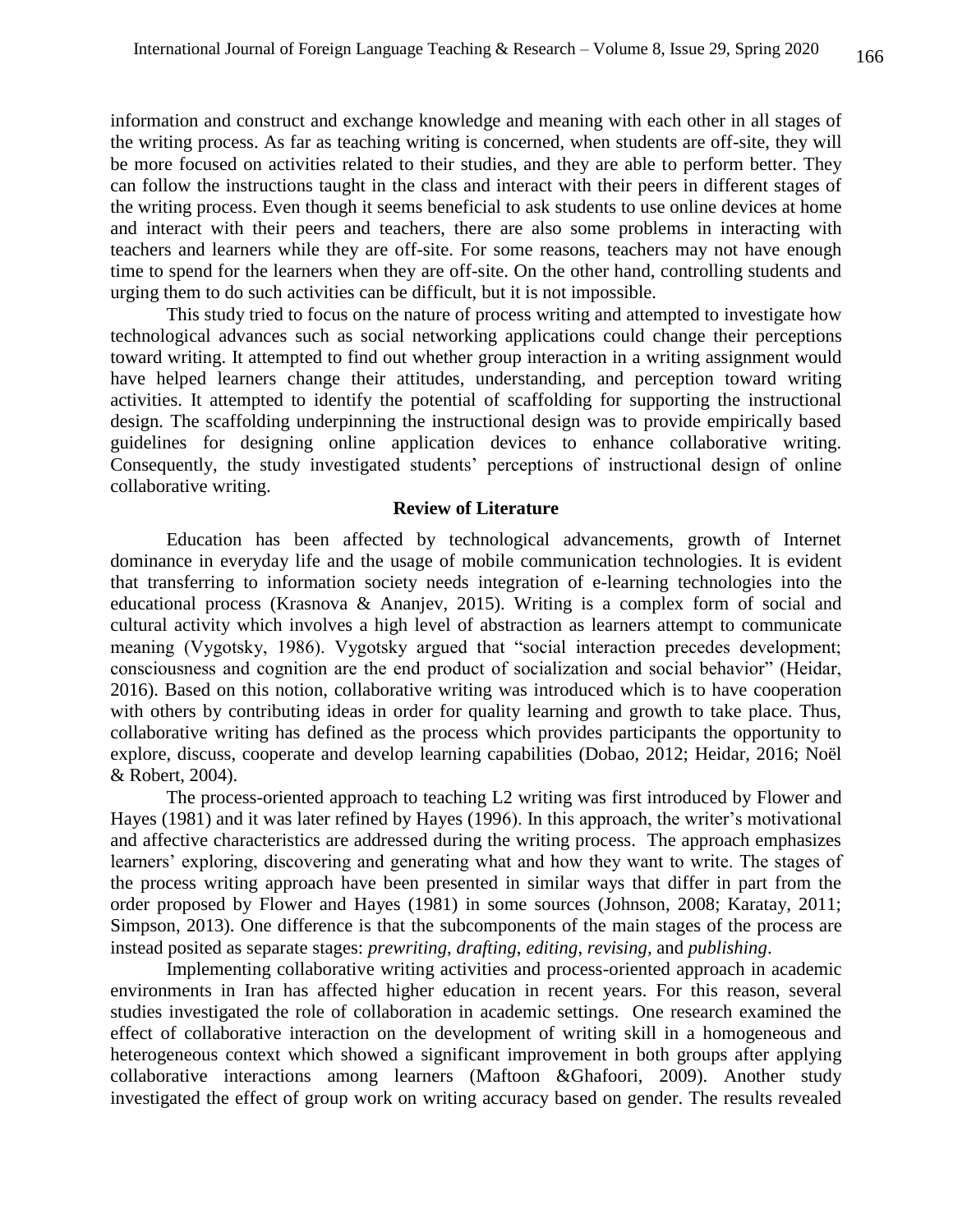that the students in the collaborative writing group outperformed the students with no collaboration and it also showed that the females in the group outperformed the males (Jafari & Nejad Ansari, 2012). Another research studied the effect of collaborative activities on the writing performance of Iranian intermediate EFL learners in the textbook evaluation course. The research showed that the students working in groups outperformed those writing individually based on such writing components as content, organization, grammar, and vocabulary (Hosseinpour & Biria, 2014).

 Considering all these results, it can be admitted that the flexibility of education with a student-centered approach seems necessary. According to Krasnova and Ananjev (2015), individual peculiarities of students, their diverse personal work styles, studying habits, and individual pace should be taken into account to provide the students with self-paced learning. A blend of traditional face-to-face instruction and online delivery can provide such flexibility to the educational settings. Krasnova (2015) proposed "blended learning can be defined as a method of teaching that combines the most effective face-to-face teaching techniques and online interactive collaboration, both constituting a system that functions in constant correlation and forms a single whole". In addition, Rybushkina and Krasnova (2015) argued "some of the commonly recognized advantages of blended learning include flexibility, personalization and interactivity derived from an online component and direct observation, immediate feedback and spontaneity inherent from conventional teaching".

 This study tried to focus on the nature of process writing and attempted to investigate how technological advances such as social networking applications could change their perceptions toward writing. Research has shown that exploring students' perceptions and beliefs can play an important role in developing a suitable program to meet the students' needs for writing. According to Choi (2016), students' perception of writing processes can inform the teachers about the strategies they apply in writing. In addition, Gordon (2008) stated that writing habits of the learners can affect the quality of their writing. Gopee and Deane (2013) also argued that a suitable way to ease the pressure of writing classes is to explore learners' perception about writing. As Rahimi and Ghannadzadeh (2010) argued insufficient attention is paid to learners' perception as far as their writing skill is concerned in Iran, and dynamics of collaboration in writing classes should be investigated further in Iran.

 It should be noted that diary studies have attracted attention from researchers who are interested in gathering qualitative data, and they define diaries as first person observations of experiences that are recorded over a period of time. It is also believed that diary writing plays an important role in diarists' private reflections. The benefits of diary writing in English language teaching and learning can be as a research technique (McDonough & McDonough, 1997). Moreover, Nunan (1992) proposed that as one of the most important advantages of diary writing is that it can provide insights into process of learning which would be difficult to obtain in any other way. In addition, diary studies enable us to see the diversity among learners even within a homogeneous class (Bailey, 1983). Also, diary studies allow potential kinds of data to emerge that may not have been part of the researcher's initial plan.

 To this end, this study aimed at examining the effects of applying online application devices, which was *Telegram Instant Messaging Service*, on the perception of Iranian undergraduate English students before and after the treatment. It attempted to find out whether group interaction in a writing assignment would have helped learners change their perception toward writing activities. It attempted to identify the potential of scaffolding for supporting the instructional design. The research questions that guided the study are: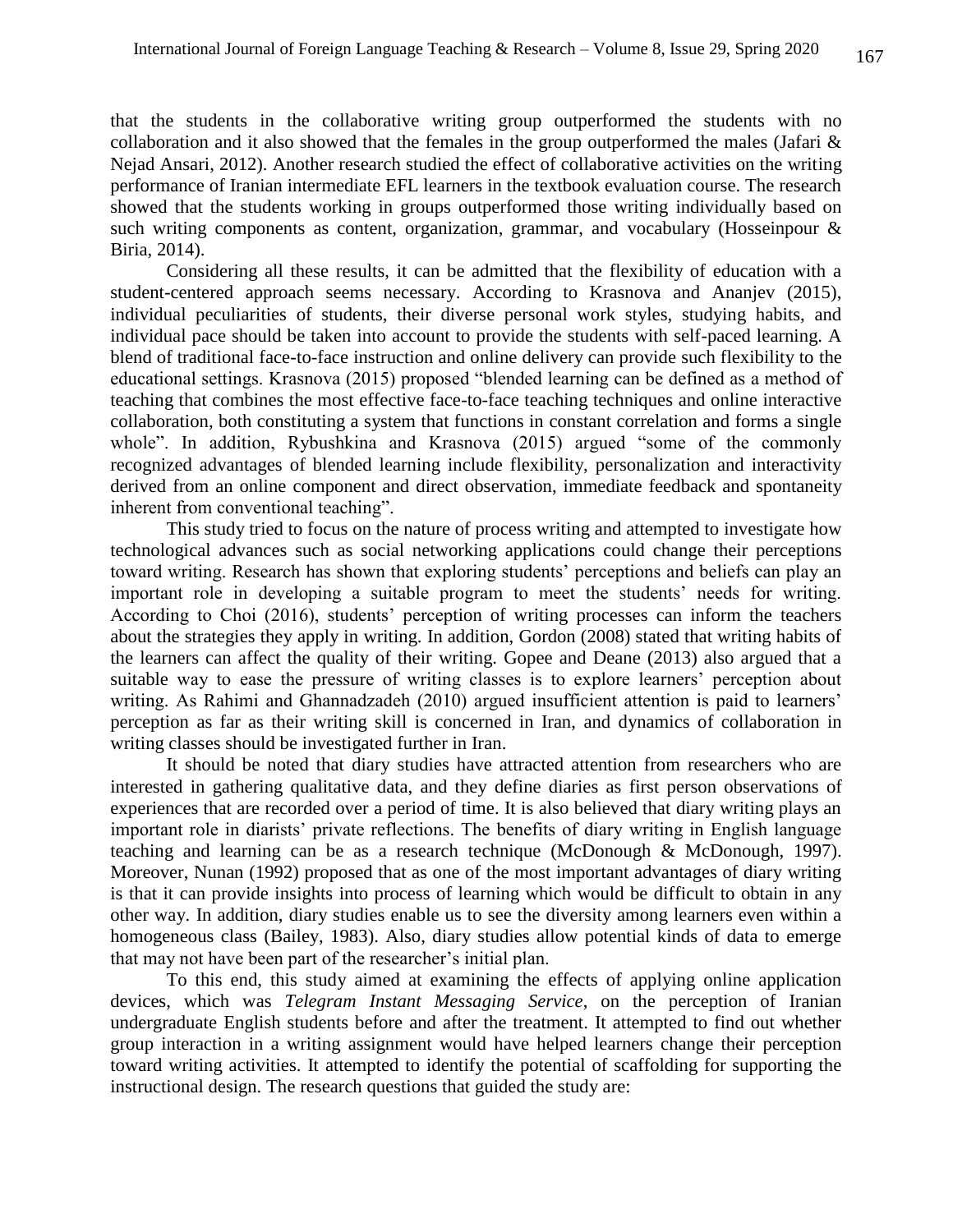Q1. Does implementing online application devices for enhancing collaborative writing have any significant effect on Iranian EFL learners' perception toward English writing?

Q2. Does implementing collaborative writing have any impact on Iranian EFL learners' perception toward English writing?

Q3. What are the participants' perceptions toward collaborative writing?

 Therefore, it was hypothesized that the implementation of online application devices for enhancing collaborative writing has no impact on EFL learners' perception toward English writing. Furthermore, it was hypothesized that the implementation of collaborative writing has no impact on EFL learners' perception toward English writing.

#### **Method**

The study was designed in a quasi-experimental method, and it was conducted with three groups i.e., one control and two experimental groups. It was performed over the courses of a sixteen-week semester in process-oriented approach Essay Writing classes for EFL learners majoring English Translation at Islamic Azad University, Isfahan Branch, Iran.

#### **Participants**

A total of 74 students participated in the study; 55 were female and 19 were male, and their age ranged from 21 to 29 years old. All the subjects majored in English Translation at Islamic Azad University (Isfahan Branch) in Iran. All of them had Persian as their L1, and they had studied English as their first foreign language in mainstream education; furthermore, they had learned the preliminaries of writing in another course two academic years before. Formally, the subjects were expected to represent intermediate level language learners (in the range of B1 on the CEFR scale). The selection of experimental and control groups has been done by random assignment. The study was done in the first and the second semester of the academic year 2017 and 2018. All the subjects in the three groups learned how to write the introductory, body, and concluding paragraphs of an essay as a process. They also learned how to write Comparison-Contrast, Cause-Effect, and Classification essays.

 This study required three groups; namely one control and two experimental groups. The subjects in one experimental group were asked to use *Telegram Application* to perform ecollaborative tasks. To make sure that the subjects in that experimental group have no problems in using the Internet, they were asked if they access smartphones or not before the treatment, moreover, they were clarified how to use *Telegram Application* during the project. As all the subjects had sufficient techno-literacy in this regard, they did not need special instruction. Moreover, the other experimental group had to write collaboratively in the class to which most learners were familiar. Nevertheless, the researcher explained the learners how to write in a group following the process approach in details. The control group was provided with the conventional method of teaching writing.

### **Procedure**

As explained above, the selection of the three groups; namely two experimental groups (EG1 & EG2) and one control group (CG) was done by random assignment. This study utilized journal writing to address the research questions. The detailed procedure is explained in the following section.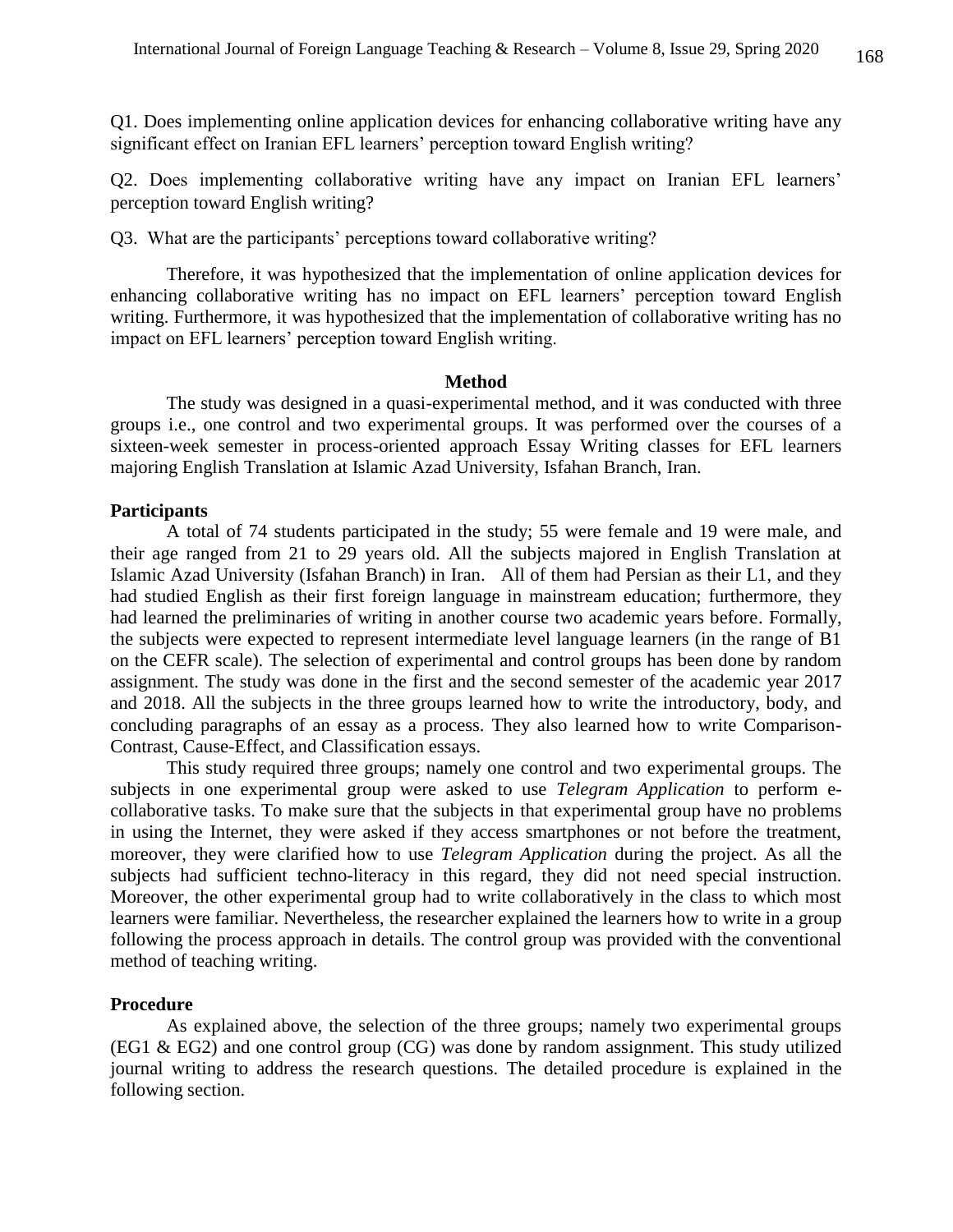#### **Data Collection Procedure**

To begin, in order to elicit information about their perception toward collaborative and ecollaborative writing and writing activity in general, the participants were asked to write journals at two different times before and after the treatment. Addressing the research questions of the study, the students were required to write diaries about their attitude, understanding, and experience on writing. They were asked to write one diary at the beginning and another one at the end of the course. The participants were informed that the information obtained from their diaries would only be used for the purpose of the current research. Their diaries were anonymous, and the data from the diaries were coded as student diary entry #1, #2, etc. The study wanted to investigate if there is any noticeable change in their perceptions about writing activity before and after the treatment.

 In order to facilitate the process of journal writing for the participants and later analyze the obtained data from these diaries, the researcher provided some guidelines for the students. The guidelines included some questions about their past experience in English learning, their previous teachers, the obstacles and difficulties in English learning, their attitudes, feelings and motivations in learning English, as well as their opinions about learning how to write in English. The list of the questions were given to the students at the beginning of the course to give them a clear picture of what they need to provide in their diary entries and to avoid any unsystematic accounts of their experiences, feelings and attitudes. Finally, the students were told that they are free to write whatever comes to their minds even if it is not included in the questions.

 As discussed earlier, experimental groups received collaborative and e-collaborative tasks, while the control group were conducted in a traditional method, which was completing class activities individually without any assistance. The activities assigned as homework were also completed by each student individually and without peers' involvements. However, those who participated in the experimental groups were required to form groups of three members in order to do their writing tasks. The students were free to select their partners in their groups to avoid anxiety or interpersonal problems among the members. The main difference between the two experimental groups was using *Telegram Application* in one of them which enabled them to be involved in e-collaborative tasks.

 The learners of the experimental group with e-collaborative tasks, (EG1), needed to use *Telegram Application* in order to share their writing assignments and assist the members of their group to complete them when they were not in the class. These learners had the chance of writing in a group even when they were out of the class setting. In fact, the researcher created a group in this application named *Essay Writing Community* which enabled its users to share and read writing assignments while they were away from the class environment. This application was selected for two main reasons. First of all, this application facilitates its users by providing the chance to share and access files and documents safely. Secondly, it can be installed both on cell phones and laptops or computers.

 Following the process-based approach in writing, the EG1 participants were asked to brainstorm on the topic introduced by the researcher in the class and to organize their ideas in their groups in order to perform the first stage, prewriting. Then, while the subjects were at home, one member in each group wrote the first draft and shared it on the Telegram so that all other students were able to read the written assignment. After that, the second member of each group had to revise the text and send it on the Telegram. Next, the last member of each group had to edit the text with similar procedure. Now, the researcher as the instructor of the class commented on this written assignment and shared it on the Telegram. At last, each group wrote their final draft in the class based on the received comments. The participants were required to switch their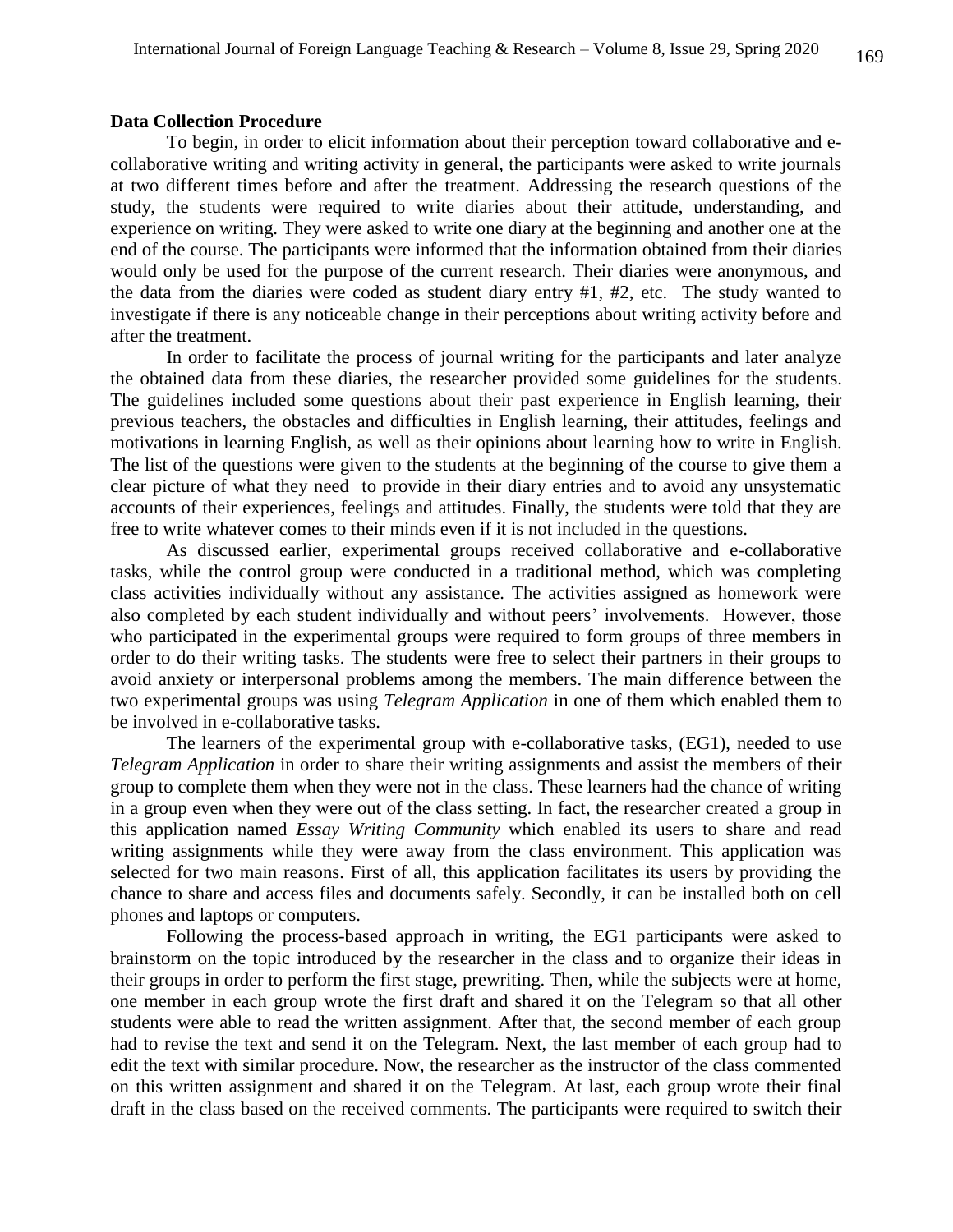roles as writer, reviser, and editor every week for each writing assignment. The writing stages and activities are illustrated in Figure 1. All the stages repeated every week for each assignment.



**Figure 1.** *Procedures of the EG1 (e-collaborative tasks*)

# **Rating Procedures**

The data obtained from the journal writings of the participants that was written in two different times during the project was to elicit information about their perception toward collaborative and e-collaborative writing and writing activity in general before and after the treatment. There were 74 participants or diarists in this study, therefore, the original data set totaled 148 diary entries, which are the data collected from students' diaries. After reviewing the whole data, some entries which were too short, off-topic, and repeated were excluded from it. Thus, there remained 136 diary entries in total to be analyzed in order to discover the themes in them (EG1= 27, EG2= 24, CG=17).

 The themes were literally the emerging concepts in the diary entries related to research question of the study about the participants' perception. After the identification of these dominant themes, content analysis was performed to interpret the data. According to Nešić and Spasić-Stojković (2017), the aim of this procedure is to present data in terms of frequency of mention. The salient words and explicit mentions that show the diarists' attitudes, understanding, and difficulties about writing were counted and then the mentioned themes were grouped into categories. In the process of counting and categorizing, some of the themes were easy to be recognized such as difficulties in brainstorming or being distracted in the class, while others needed more detailed analysis, which was taking the whole text into consideration and then drawing conclusions based on students' perceptions. This could be a weakness of the categorizing process due to some uncertainties of the diarists in some parts of their diaries.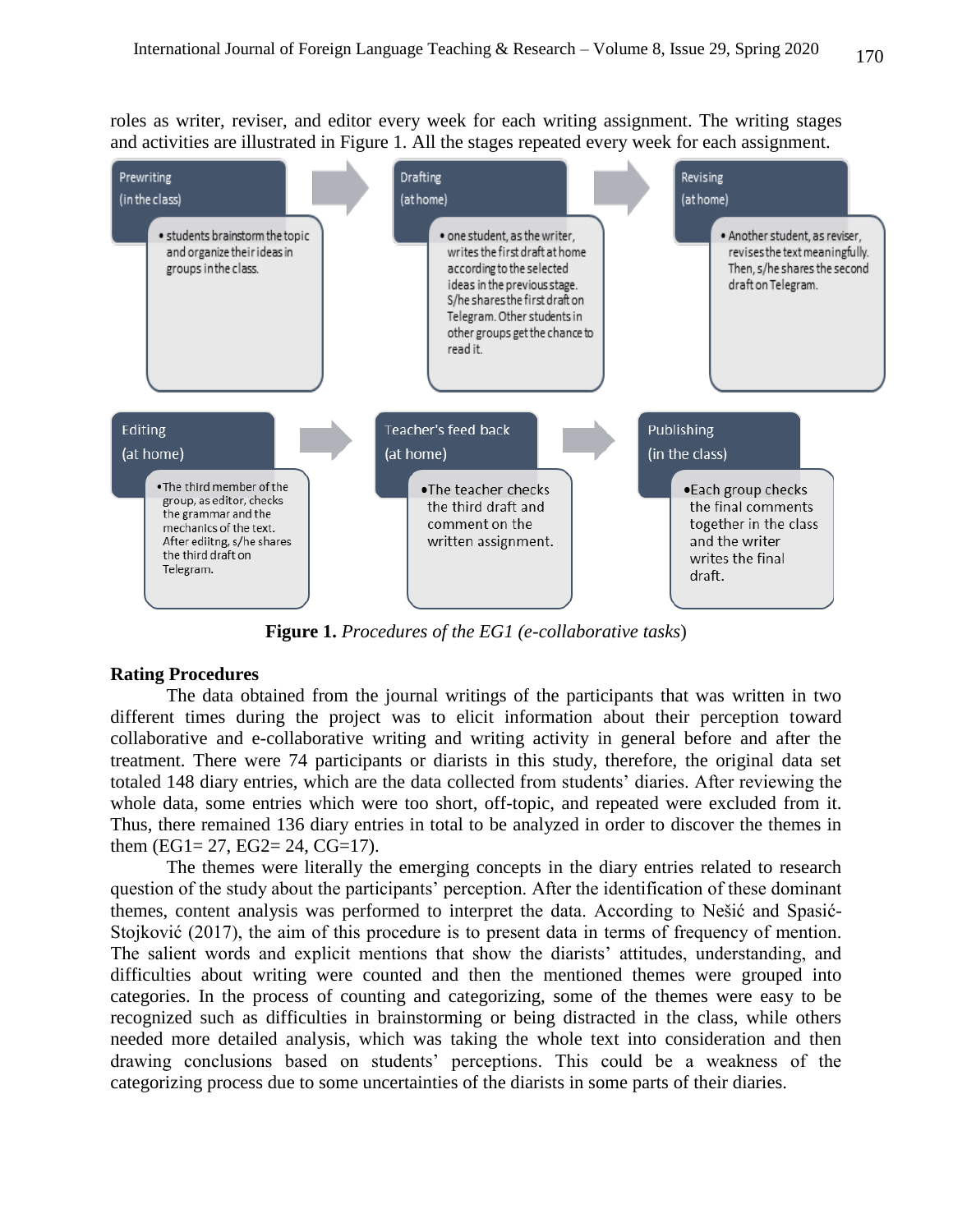To make valid inferences from the results, these frequency of mentions converted into percentages. As these variables classified in categories and represented by frequency counts, nonparametric test, that is Chi square test, was applied to estimate the apparent relationship among the categories in the three groups of the study.

#### **Data Analysis Procedures**

To interpret the data obtained from the diary entries of the three groups, the explicit mentions of the diarists' attitudes, understanding, and difficulties encountered during writing activity were counted and then these mentioned themes were grouped into categories. As discussed before, identification process of some themes were easier than others, for example, the categorization of the vocabulary difficulty was less time-consuming due to its direct mentioning, however, a few themes demanded more cross-checking and attention. Therefore, after reading the whole diary the theme competition, for instance, was recognized.

 All the explicitly mentioned themes in the diary entries are presented in terms of frequency/distribution. These frequencies then were analyzed based on their distribution in the total diary entries of each set in each group. The obtained results which were categorized in writing individually and writing collaboratively are discussed in the following sections.

#### **Results**

This part provides the outcome of the analysis of the collected data to reveal if there was any changes in the perception of the participants. The extracted themes of the diary entries first categorized and then converted into percentages. To estimate the apparent relationship among these categories in the three groups the Chi square test was applied.

#### **Results of EFL Learners' Perception of Writing Individually**

The participants of this study were required to write two diaries about their feeling and understanding of writing in general and how they feel when they write individually or when they are in a group. Some students mentioned writing individually directly without explaining the reasons, however, some others mentioned some factors by which individual writing preference could be inferred. In this part, the diarists' preference on individual writing is shown by the frequency of mention. These frequencies are also indicated in percentage which were calculated on the number of each group. The frequency and percentage of the mentions are shown in Table 1below:

| EG1                        | EG <sub>2</sub> |                                 | CG |       |           |            |
|----------------------------|-----------------|---------------------------------|----|-------|-----------|------------|
| <b>Mentions</b>            | Frequency       | Percentage Frequency Percentage |    |       | Frequency | Percentage |
| At-home / D1               | 19              | 70.3%                           | 14 | 58.3% | 9         | 53%        |
| At-home $/$ D <sub>2</sub> | 13              | 48.1%                           | 11 | 46%   | 8         | 47%        |
| Time/ D1                   | 17              | 63%                             | 16 | 67%   | 11        | 65%        |
| Time/ D2                   | 6               | 22.2%                           | 11 | 46%   | 9         | 53%        |

**Table 1.** *EFL Learners' Perception of Writing Individually in EG1, EG2, & CG*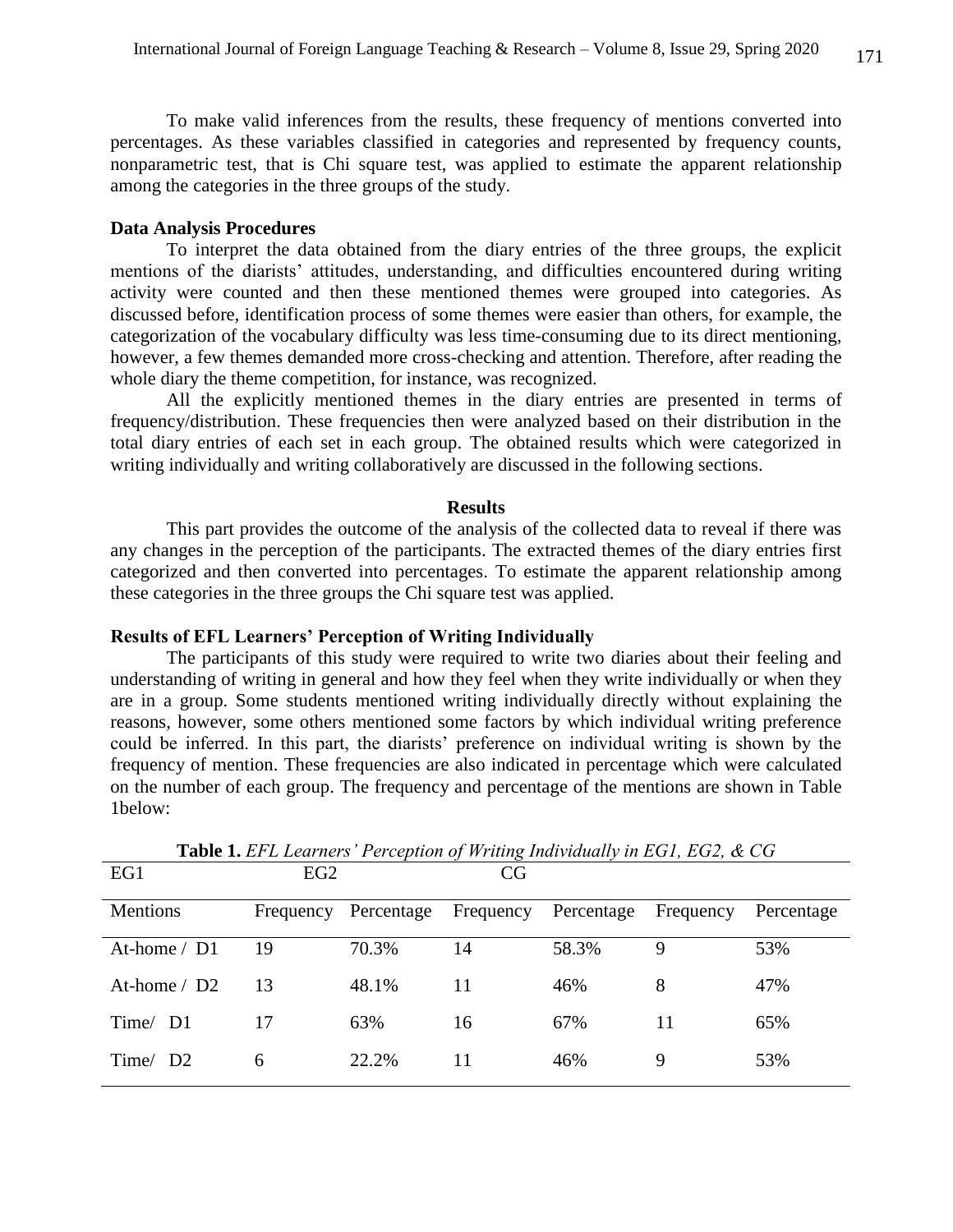| Concentration/<br>D <sub>1</sub> | 16 | 59.2% | 15 | 62.5% | 11 | 65%   |
|----------------------------------|----|-------|----|-------|----|-------|
| Concentration/<br>D2             | 6  | 22.2% | 12 | 50%   | 10 | 59%   |
| Google / D1                      | 13 | 48.1% | 11 | 46%   | 6  | 35.2% |
| Googling/ D2                     | 9  | 33.3% |    | 29.1% | 5  | 29.4% |

As illustrated in the Table, some changes can be seen in the students' perception during the course in these three groups. At first, the number of students in EG1 who preferred writing individually at home reduced from 70.3% to 48.1%, while this number experienced the same trend in EG2 and CG but with slighter difference, which is 58.3% - 46% and 53% - 47% in EG2 and CG respectively. Some other students preferred writing individually at home because they mentioned that they have more time at home and while they are in the class, its limited time causes some pressure on them which inhibits their writing abilities. This number experienced a fall in EG1 from 63% to 22.2%. On the other hand, this change in EG2 was from 67% to 46% and in CG from 65% to 53%.

 Other factors which influenced students' preference are having better concentration and accessing the internet at home. After counting the frequency of mentions, these mentions have also decreased in the second diary entries. Regarding concentration, students in EG1 showed a change from 59.2% to 22.2%, however, this change in EG2 was from 62.5% to 50% and in CG from 65% to 59%.

The last reason why students preferred to write at home than in the class was googling the topic of their writing which helps them find related vocabularies, idioms, and expressions, and sometimes read some samples. The internet has literally replaced the paper dictionary students used to apply in the past, therefore, the researcher , for the sake of convenience in data analysis procedure, counted the word 'dictionary' under the category of 'Googling'. This frequency declined in the three groups, 48.1%- 33.3%, 46%- 29.1%, 35.2%- 29.4, in EG1, EG2, and CG respectively.

 To find out whether the differences among these figures were of statistical significance or not, the researcher had to look down the  $\chi^2$  value in front of the Groups row under the *Sig*. column Table 2:

|                 | home<br>$\mathcal{A}$ | $\sim$<br>hom | Sig. | Ëп | $\lim_{\leftarrow}$ | Sig.   | <i>Individually in EGI, EGZ, &amp; CG</i><br>rati<br>enti | $\sim$<br>trati | Sig.   | guilgoot | ⌒<br>Googling | Sig. |
|-----------------|-----------------------|---------------|------|----|---------------------|--------|-----------------------------------------------------------|-----------------|--------|----------|---------------|------|
|                 |                       |               |      |    |                     |        |                                                           |                 |        |          |               |      |
| EG1             | 19                    | 13            | .28  | 17 | 6                   | $.02*$ | 16                                                        | 6               | $.03*$ | 13       |               | .39  |
| EG <sub>2</sub> | 14                    |               | .54  | 16 |                     | .33    | 15                                                        | 12              | .56    |          |               | .34  |
| CG              |                       | 8             | .80  |    | 9                   | .65    |                                                           | 10              | .82    | 6        |               | .76  |

**Table 2.** *Results of the Chi Square Test for Comparison of EFL Learners' Perception of Writing Individually in EG1, EG2, & CG*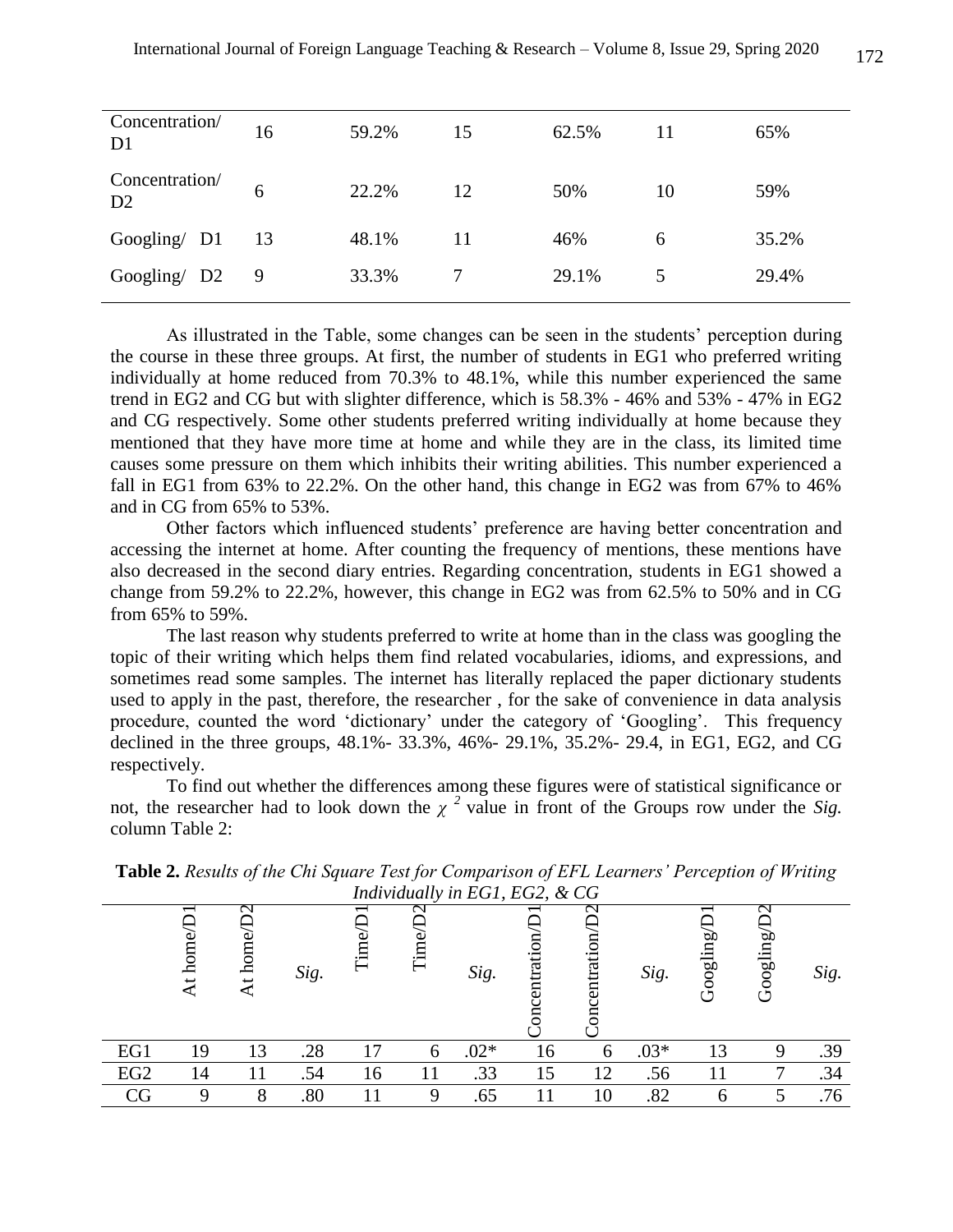As presented in Table 2, the perception of the students experienced a significant change for the themes 'time' and 'concentration' among the students in EG1 who applied Telegram Application.

Googling/CG Googling/EG2 Googling/EG1 Concentration/CG Concentration/EG2 Concentration/EG1 Time/CG Time/EG2 Time/EG1 At-home/CG At-home/EG2 At-home/EG1  $0.00%$ 10.00% 20.00% 30,00% 40.00% 50.00% 60,00% 70.00% 80.00%  $\equiv$  D<sub>2</sub> $\equiv$  D<sub>1</sub>

These results are also graphically shown in the bar chart in Figure 2:

**Figure 2.** *Students' Perception of Writing Individually*

This figure illustrates how perception of the students varied during the course. As it was expected, there was no significant change in CG, the control group followed the conventional method of teaching. However, the students in EG1, experienced both collaboration and Telegram Application, expressed considerable change in their perception of writing at home and using the internet and specifically of time and concentration. It also indicates that those students who enjoyed collaboration in the class expressed their perception differently after the treatment which is an indicator of effectiveness of collaborative activities for writing in the class.

### **Results of EFL Learners' Perception of Writing Collaboratively**

In the above section, those mentions that were related to students' perception of individual writing were analyzed. In this part, their perception of collaborative writing and its related mentions will be shown. Table 3 represents the frequency and percentage of the mentions in this category:

| EG1             | EG2       |       | CG |                                           |            |
|-----------------|-----------|-------|----|-------------------------------------------|------------|
| <b>Mentions</b> | Frequency |       |    | Percentage Frequency Percentage Frequency | Percentage |
| In-class/ $D1$  |           | 7.4%  |    | 12.5%                                     | 6%         |
| In-class/ $D2$  |           | 44.4% |    | 67%                                       | 12%        |

**Table 3.** *EFL Learners' Perception of Writing Collaboratively in EG1, EG2, & CG*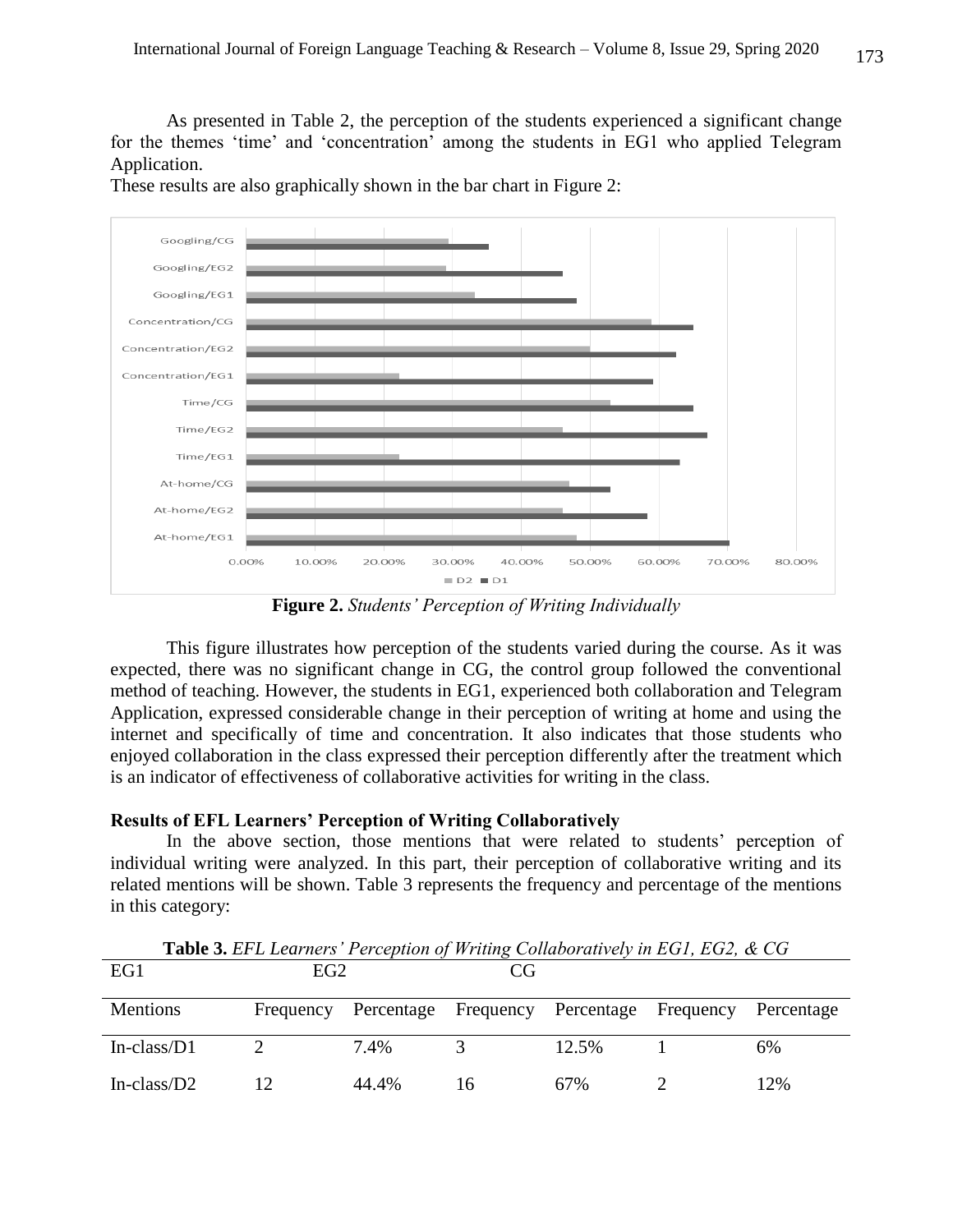| Competition/D1         | 3              | 11.1% | $\overline{2}$ | 8.3%  | $\overline{2}$ | 12%  |
|------------------------|----------------|-------|----------------|-------|----------------|------|
| Competition/D2         | -11            | 41%   | 6              | 25%   | 1              | 6%   |
| Anxiety/D1             | 15             | 56%   | 9              | 37.5% | 10             | 59%  |
| Anxiety/D2             | 3              | 11.1% | $\overline{2}$ | 8.3%  | 9              | 53%  |
| Telegram<br>App/D1     | $\overline{2}$ | 7.4%  | 1              | 4.1%  | 1              | 5.8% |
| Telegram<br>App/<br>D2 | 23             | 85.1% | 1              | 4.1%  | 1              | 5.8% |

 A glance at the table provided reveals that the participants of the study were not interested in collaborative activities at the beginning of the course, however, this perception totally changed at the end of the course. This change is more noticeable in EG1 and EG2 which varied their mention from 7.4% to 44.4% in EG1 and from 12.5% to 67% in EG2. But this change was just at 6% in CG which followed conventional methods. Another mention in the diary entries were those which expressed feeling of competition among others either explicitly or implicitly. This variation was again more remarkable in EG1 and EG2 at 29.9% and 16.7% respectively, while this feeling experienced a fall in CG by 6%.

 The other mention in the diary entries that was related to writing collaboratively was the feeling of stress or anxiety among the participants while writing. For various reasons the participants of the three groups claimed that they feel nervous when they start to write, which was 37% in EG1, 37.5% in EG2, and 59% in CG. Interestingly, this amount decreased significantly in both EG1 and EG2 at 11.1% and 8.3%, which showed the influence of collaboration in eliminating this problem among the students. In contrast, the students in CG did not change their attitude as far as their anxiety was concerned, which was a negligible difference of 6%.

 The last but not least mention which is related to the most important aim of this current study is the role of the Telegram Application in the students' perception towards writing. As discussed before, today almost all students are reliant on the internet while writing for several reasons, however, to write in a group both in the class and at home with the assistance of Telegram Application was a completely new experience. As can be seen, the numbers of mentions of Telegram application in the first diary entries of the three groups are insignificant, but this number had a remarkable rise of 78% in EG1 at the end of the course. On the contrary, this amount remained nearly unchanged in EG2 and CG.

 To find out whether the differences among these figures were of statistical significance or not, the researcher had to look down the relevant  $\chi^2$  value under the *Sig.* column Table 4: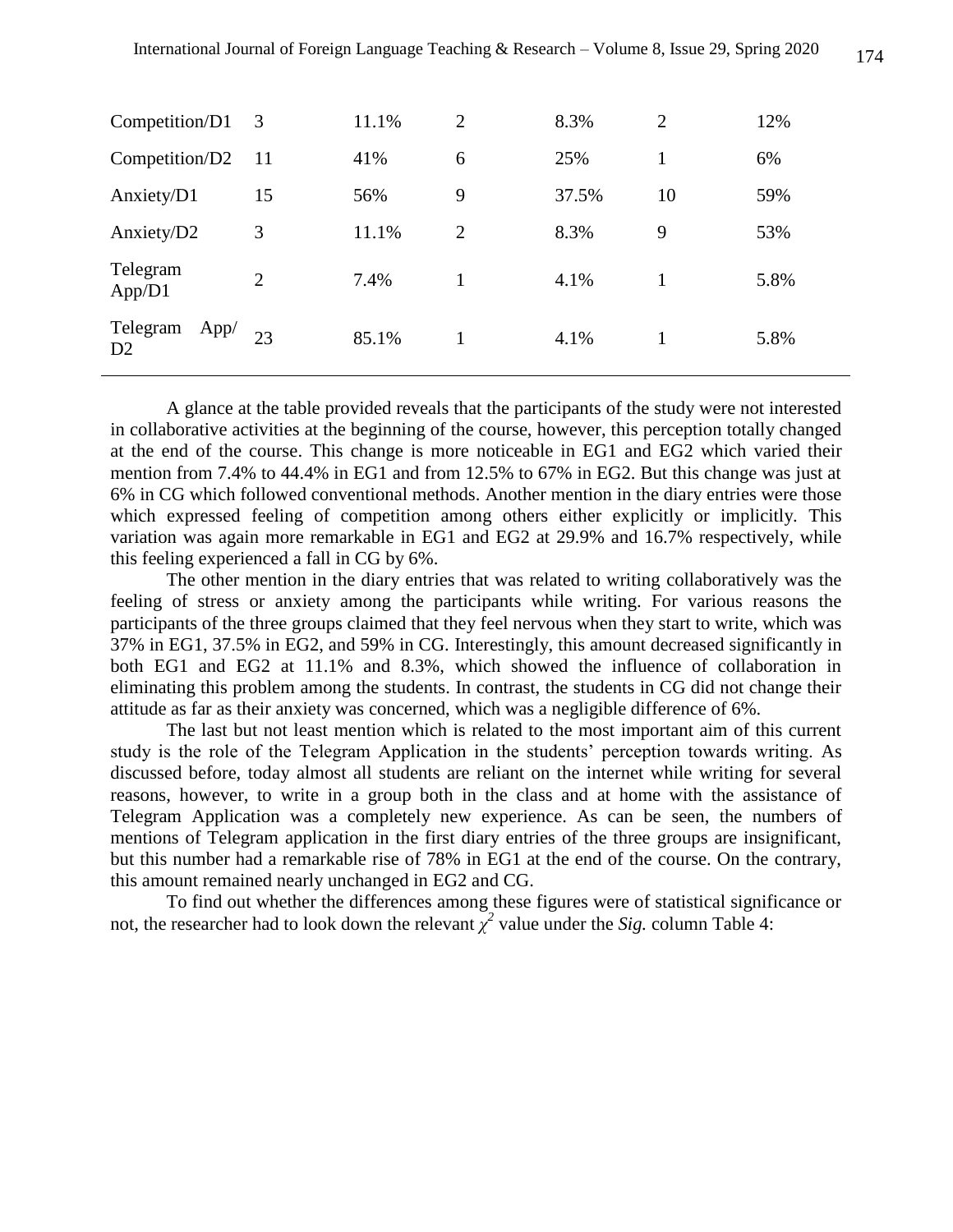|                 | lass, | $\mathcal{C}$<br>ass, | Sig.   | ompetition | $\sim$<br>Ë<br>mpet | Sig.   | O  | $\mathbf{\Omega}$<br>-<br>₩<br>ت: | Sig.   | ಸ<br>5g<br>C<br>ಸ | аn<br>$\bar{\circ}$<br>бg<br>ಕ | Sig.   |
|-----------------|-------|-----------------------|--------|------------|---------------------|--------|----|-----------------------------------|--------|-------------------|--------------------------------|--------|
| EG1             |       | 12                    | $.00*$ | 3          |                     | $.03*$ | 15 |                                   | $.00*$ | ◠                 | 23                             | $.00*$ |
| EG <sub>2</sub> | っ     | 16                    | $.00*$ | റ          |                     | .15    |    |                                   | $.03*$ |                   |                                | 1.00   |
| CG              |       |                       | .56    |            |                     | .56    | 10 |                                   | .81    |                   |                                | 0.00   |

**Table 4***. Results of the Chi Square Test for Comparison of EFL Learners' Perception of Writing Collaboratively in EG1, EG2, & CG*

 The information provided indicates that there were significant changes in EG1 students' perception in four themes, namely 'in-class', 'competition', 'anxiety', and 'Telegram Application'. Moreover, the perception of the students in EG2 experienced significant changes in themes on 'in-class' and 'anxiety'.



To get a clear analysis, the obtained results are illustrated in the bar graph 3:

**Figure 3.** *Students' Perception of Writing Collaboratively*

 According to the bar graph, nearly few students of all three groups preferred to write in the class collaboratively at the beginning of the course. It is clear from the graph that this attitude changed dramatically among the students in EG1 and EG2 at the end of the course. However, as the students in CG were not provided with collaboration in the class they did not mention different attitudes towards collaboration in their second diaries. We can also see from the graph that competition was not first an important factor in writing for the students in the three groups,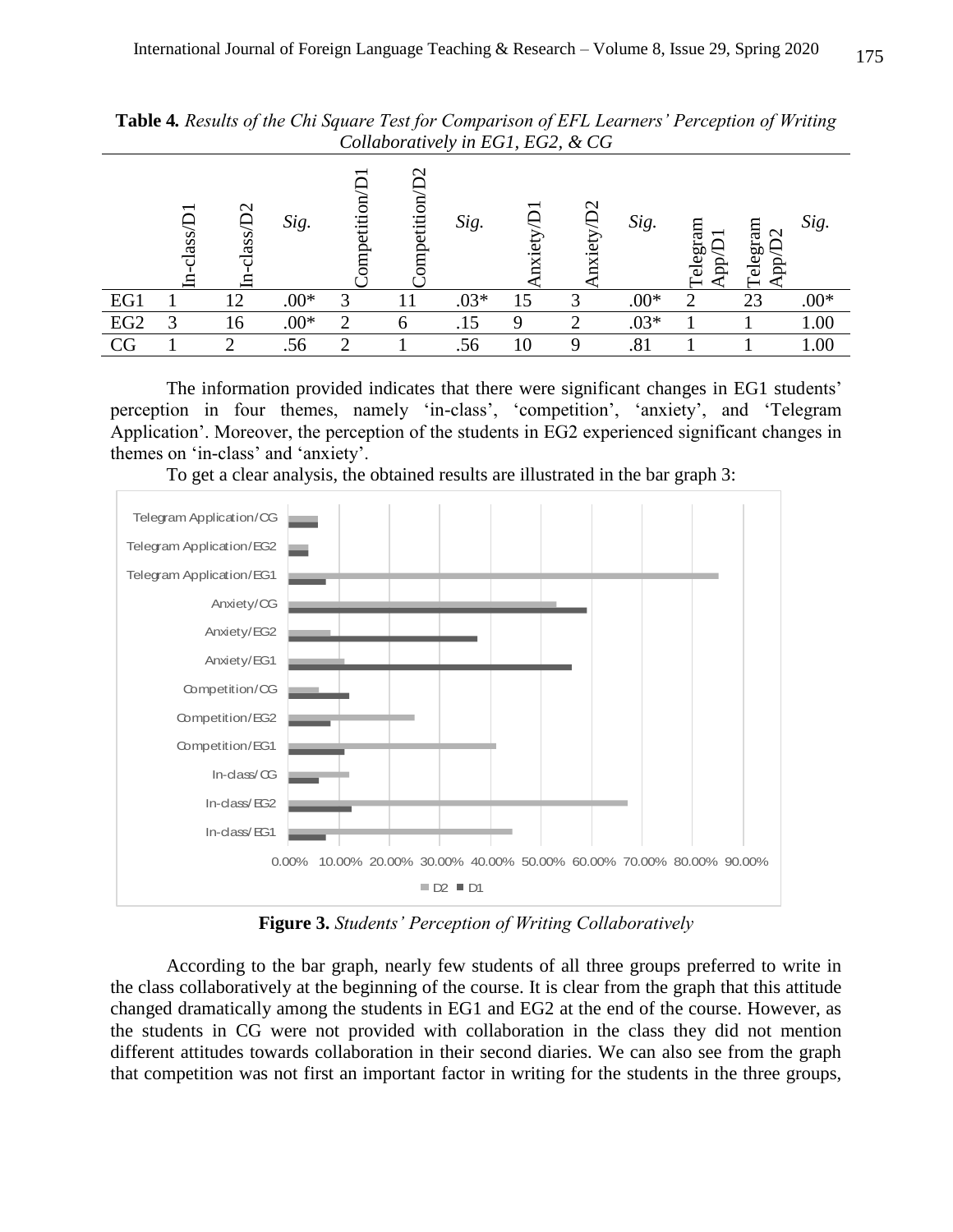but after experiencing collaboration in EG1 and EG2 they mentioned this factor in a high percentage.

 Another noticeable change in the perception of the students is how they express their anxiety towards writing. The investigation of their diary entries indicated that collaboration in EG1 and EG2 played an important role to reduce anxiety. Nevertheless, those students in CG followed conventional methods did not feel differently in this regard.

 The last item to be analyzed is the role of applying Telegram Application in one of the two experimental groups of the study, EG1. By referring to the figure 3, it is clearly evident that the students in EG1 found this application particularly helpful. It is obvious that the participants in EG2 and CG did not have any opinions on Telegram Application.

#### **Results of EFL Learners' Perception of Miscellaneous Mentions**

When we want to explore the notion of learner beliefs, we have to distinguish between quantitative/analytic and qualitative/experiential conceptions of language and language learning, according to Benson and Lor (1999). The former refers to consider the language as a collection of things such as grammatical concepts and word patterns, while the latter involves to consider the language an environment to which the learner responds. This framework is useful when we analyze the diaries of the learners.

 In previous sections, the qualitative orientation towards language learning as far as writing ability is concerned was analyzed. In this section, the mentions of the learners in their diary entries which are related to their linguistic competence and also are related to how to start writing and progress to the end of the activity will be analyzed. As they are not the direct response to the questions of the study they were called miscellaneous mentions.

 One frequent difficulty expressed in the diary entries were concerns about language problems. As shown in Table 5, the most frequent problems are related to the grammar, vocabulary, and spelling.

|                               | EG1            | Ō.<br>◡    | EG <sub>2</sub> |            | CG             |            |
|-------------------------------|----------------|------------|-----------------|------------|----------------|------------|
| Language<br>Problems          | Frequency      | Percentage | Frequency       | Percentage | Frequency      | Percentage |
| Grammar/D1                    | 13             | 48.1%      | 9               | 37.5%      | 10             | 58%        |
| Grammar /D2 5                 |                | 18.5%      | 6               | 25%        | 8              | 47%        |
| Vocabulary/<br>D1             | 14             | 52%        | 14              | 59%        | 5              | 29.4%      |
| Vocabulary/<br>D <sub>2</sub> | 6              | 22.2%      | 10              | 42%        | 3              | 18%        |
| Spelling/D1                   | 7              | 26%        | 5               | 21%        | $\overline{2}$ | 12%        |
| Spelling/D <sub>2</sub>       | $\overline{2}$ | 7.4%       | $\overline{2}$  | 8.3%       | 1              | 6%         |

**Table 5.** *Language Problems in EG1, EG2, & CG*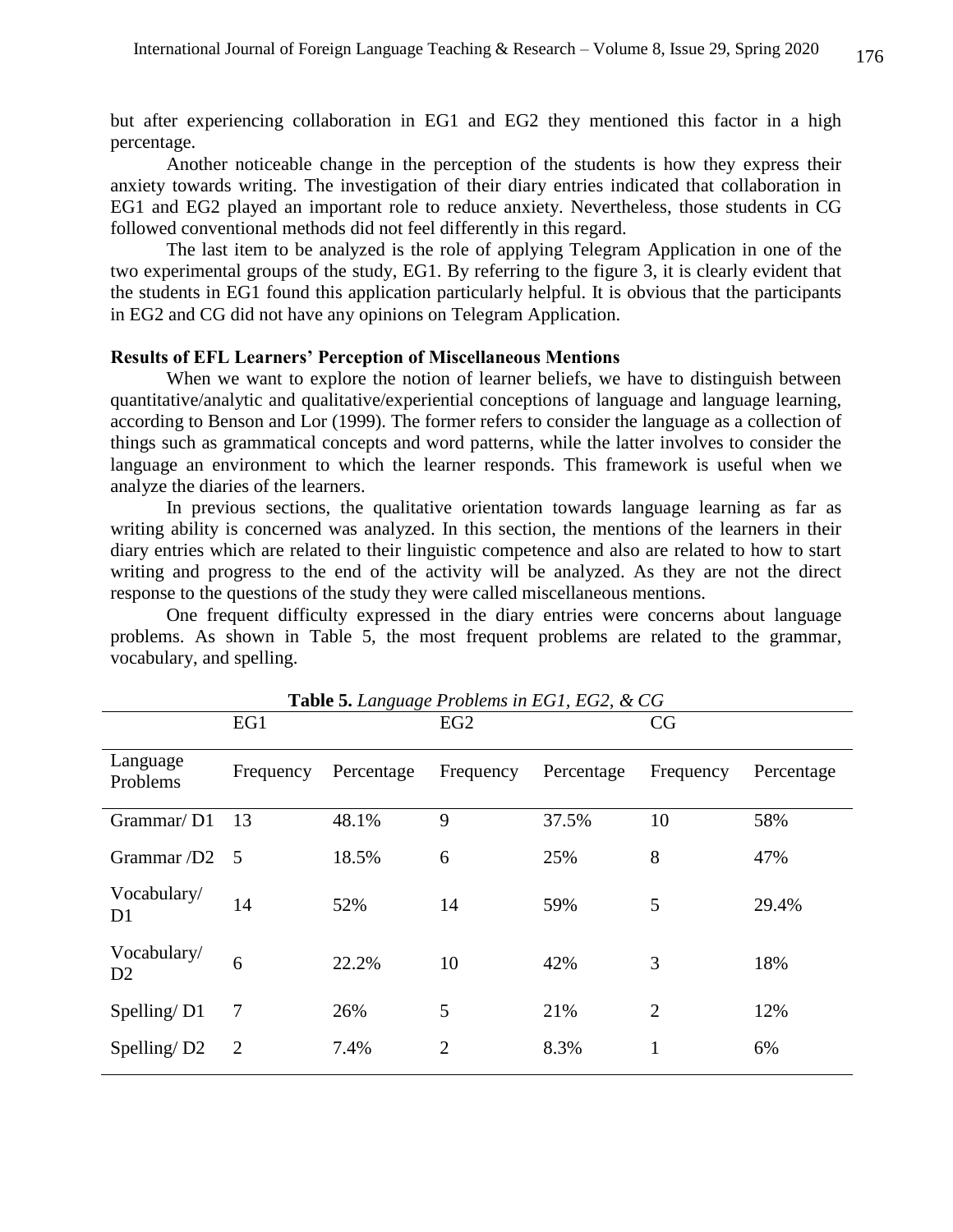From the table it could be inferred that the students in the three groups; that is EG1, EG2, and CG, expressed their concerns about their previous grammar knowledge at the beginning of the course at 48.1%, 37.5%, and 58% respectively. These concerns were reduced in EG1 at the end of the course by 18.5%, in EG2 by 25%, and in CG by 47%.

 Another source of difficulty in writing for the students was claimed to be the knowledge of vocabulary. This amount is expressed to be more problematic than the grammar in both EG1 and EG2. As illustrated in the Table 3.5, this difficulty was reduced from 52% to 22.2% in EG1, while this change was not considerable enough in EG2 and CG (59%-42%, 29.4%-18%).

 The last problem mentioned frequently in the students' diaries is spelling. After comparing the obtained percentage of spelling difficulty in the three groups, it became apparent that the students in EG1 had less problems in this regard at the end of the course. The percentage was reduced from 26% to 7.4%, however, the relevant number changed from 21% to 8.3% and from 12% to 6% in EG2 and CG respectively.

To figure out whether the differences among these figures were statistically significant or not, the researcher had to check the  $\chi^2$  value under the *Sig.* column in the row labeled Groups in Table 6:

**Table 6.** *Results of the Chi Square Test for Comparison of EFL Learners' Perception of Language Problem in EG1, EG2, & CG*

|                 |    | ω | Sig. |    | $\sim$<br>ದ | Sig. | ⊏ | ⌒<br>or,<br>.≡<br>℺. | Sig. |  |
|-----------------|----|---|------|----|-------------|------|---|----------------------|------|--|
| EG1             | 13 |   | .06  |    |             | .07  |   |                      |      |  |
| EG <sub>2</sub> |    |   | 43.  | 14 |             | .41  |   |                      | .25  |  |
| CG              |    |   | .63  |    |             | .48  |   |                      | .J J |  |

According to the Table 6, even though there were some changes on the language problems, which are grammar, vocabulary, and spelling, in the perception of the students in all three groups after the treatment, these changes were not significant. Figure 4 represents a quick glance of the obtained data.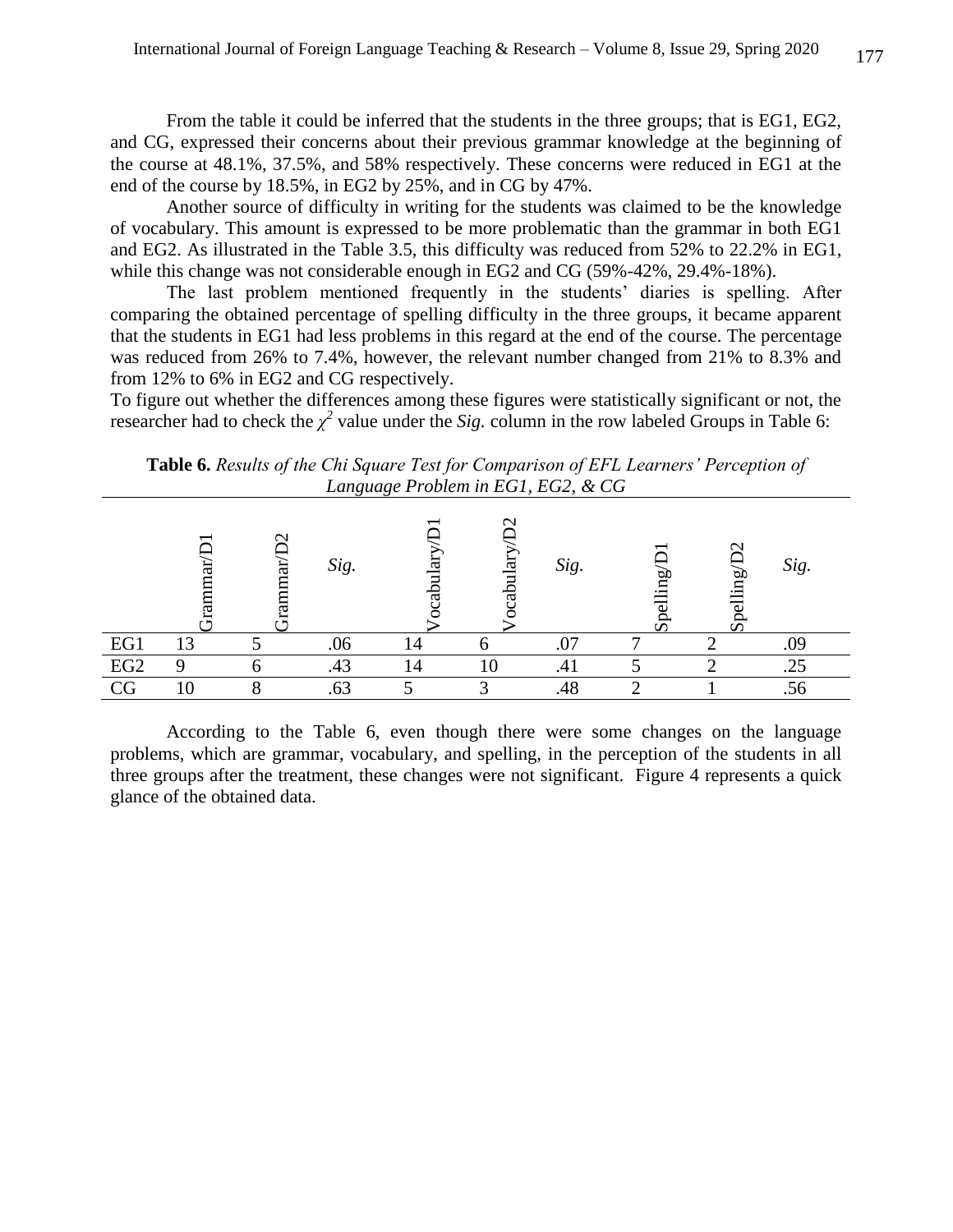

**Figure 4.** *Students' Perception of Language Problems*

 It is evident from the bar graph that students in EG1 had this perception that they had less difficulty in grammar, vocabulary, and spelling at the end of the course. Even though the two other groups, EG2 and CG, mentioned these three less frequent in their second diary entries, these changes in the frequency of mentions were not significant comparing to EG1. It is also worth noting that the learners in each of the three groups rarely mentioned changes in these sections directly; the change could be inferred from the reduction in the frequency of mentions.

 The last salient feature that students in all three groups mentioned was brainstorming. They perceived it as one of the main source of difficulty while writing, and they claimed that finding what to write about a topic has been the most stressful part of the activity. The findings are represented in table 7.

| <b>Table 7.</b> Difficulties in Brainstorming in EG1, EG2, & CG |     |     |    |                                                     |  |            |  |
|-----------------------------------------------------------------|-----|-----|----|-----------------------------------------------------|--|------------|--|
| EG1                                                             | EG2 |     | CG |                                                     |  |            |  |
| <b>Mentions</b>                                                 |     |     |    | Frequency Percentage Frequency Percentage Frequency |  | Percentage |  |
| Brainstorming/D1 18                                             |     | 67% |    | 54.1%                                               |  | 47%        |  |
| Brainstorming/D2 4                                              |     | 15% |    | 2.1%                                                |  | 41%        |  |

**Table 7***. Difficulties in Brainstorming in EG1, EG2, & CG*

 According to the Table 7, mentions of frequency of brainstorming in EG1 and EG2 declined from 67% to 15% and from 54.1% to 21% respectively, whereas this number changed in CG just from 47% to 41%. To figure out whether the differences among these figures were statistically significant or not, the researcher had to check the  $\chi$ 2 value under the Sig. column in the row labeled Groups in Table 8:

**Table 8.** *Results of the Chi Square Test for Comparison of EFL Learners' Perception of Brainstorming in EG1, EG2, & CG*

|     | Brainstorming/D1 | Brainstorming/D2 |        |  |  |  |  |  |
|-----|------------------|------------------|--------|--|--|--|--|--|
| EG1 |                  |                  | $.00*$ |  |  |  |  |  |
| EG2 |                  |                  | .U6    |  |  |  |  |  |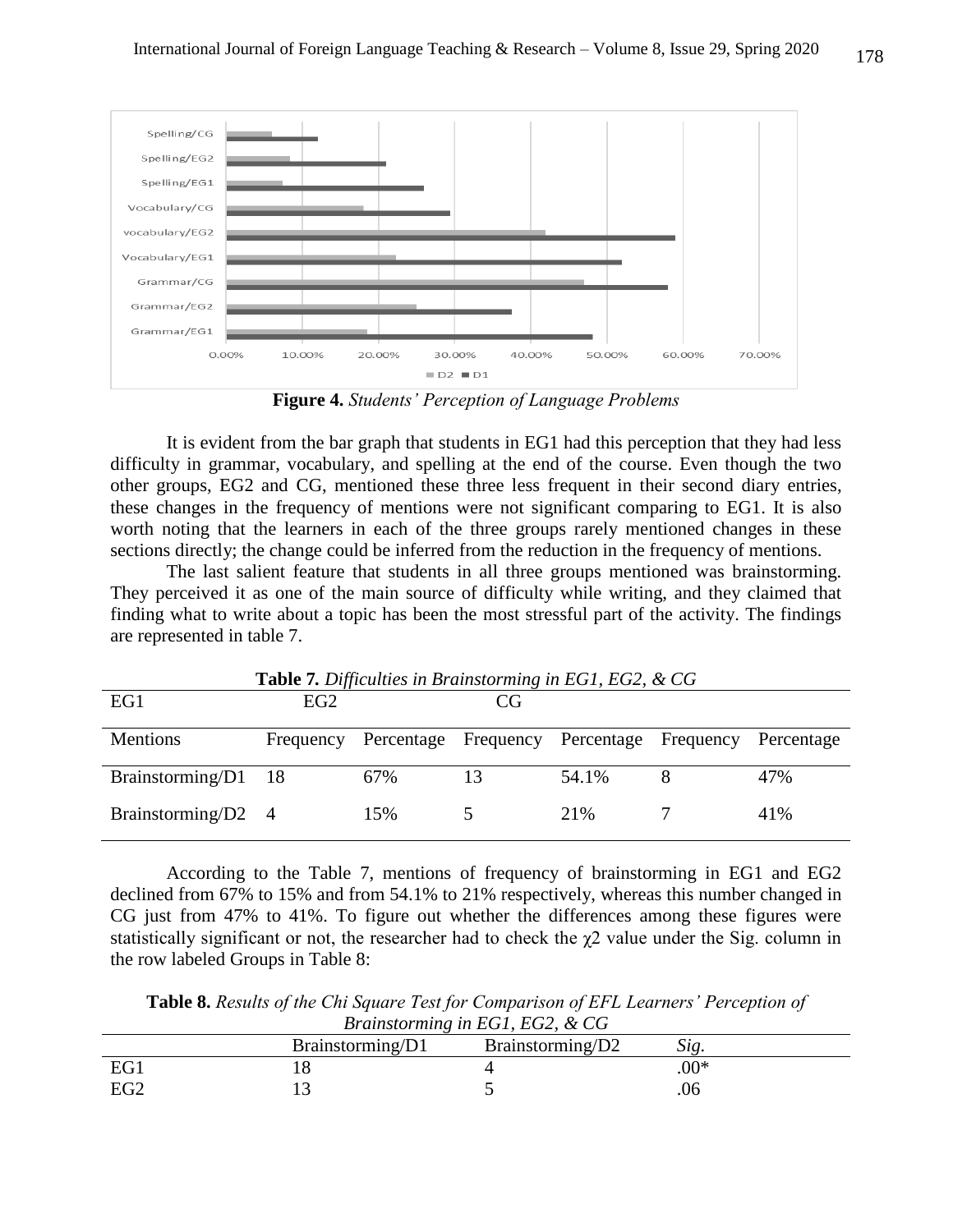$CG$  8 7 .79 It is apparent from the information supplied that the students' perception on brainstorming changed significantly only in EG1 after the treatment. These results can also be shown in the bar graph below.



**Figure 5.** *Students' Perception of Brainstorming*

A glance at the information provided in the above figure reveals that collaboration helped students considerably to find new ideas on a topic. In fact, one of the most important effects of using collaboration is sharing ideas and experiences which cannot be ignored. Many students stated in their diaries that they are not interested in writing due to the problem they have always had in finding ideas from the very first step of this activity. Some students claimed that lack of ideas to begin writing has made them less confident and motivated. Fortunately, according to their second diaries collaboration somehow solved this problem.

 These findings illustrated some of the difficulties students identified in their diaries as the source of problem while they are engaged in writing activity. These diarists did not clearly explain the reason of these problems they encounter, however, it can be inferred from other parts of their diaries that they have also the same problem in writing when they are required to write in their first language. What is certain is that the most important factors which inhibit them from writing and make writing a daunting task is their weakness in grammar and vocabulary. Lastly, the findings showed that the students are aware of these problems they have in their writing.

### **Discussion**

The research questions sought to examine the effects of applying online application devices for enhancing collaborative writing on the perception of the learners. The findings illustrated above indicated that using Telegram application can change the learners' perceptions toward English writing. This can be inferred by the students' preference to write at home before the treatment, as they claimed writing in the class is stressful for many reasons; such as, noise, time limitations, and lack of concentration. They mentioned their insufficient vocabulary and grammar knowledge causes a lot of problems for them in the class as well. Another obstacle the students mentioned in their first diaries was their difficulties in brainstorming.

 However, those problems were then mentioned less frequently in their second diaries which can be resulted from the use of Telegram application when they were at home. Furthermore, the learners admitted that reviewing their classmates' drafts at home improved their grammar and spelling. Therefore, e-collaboration applied in the study to enhance collaborative activities affected the students' perception. This change in perception was significant as far as they reported 'time' ,'concentration' 'in-class' activities, 'competition', 'anxiety', and applying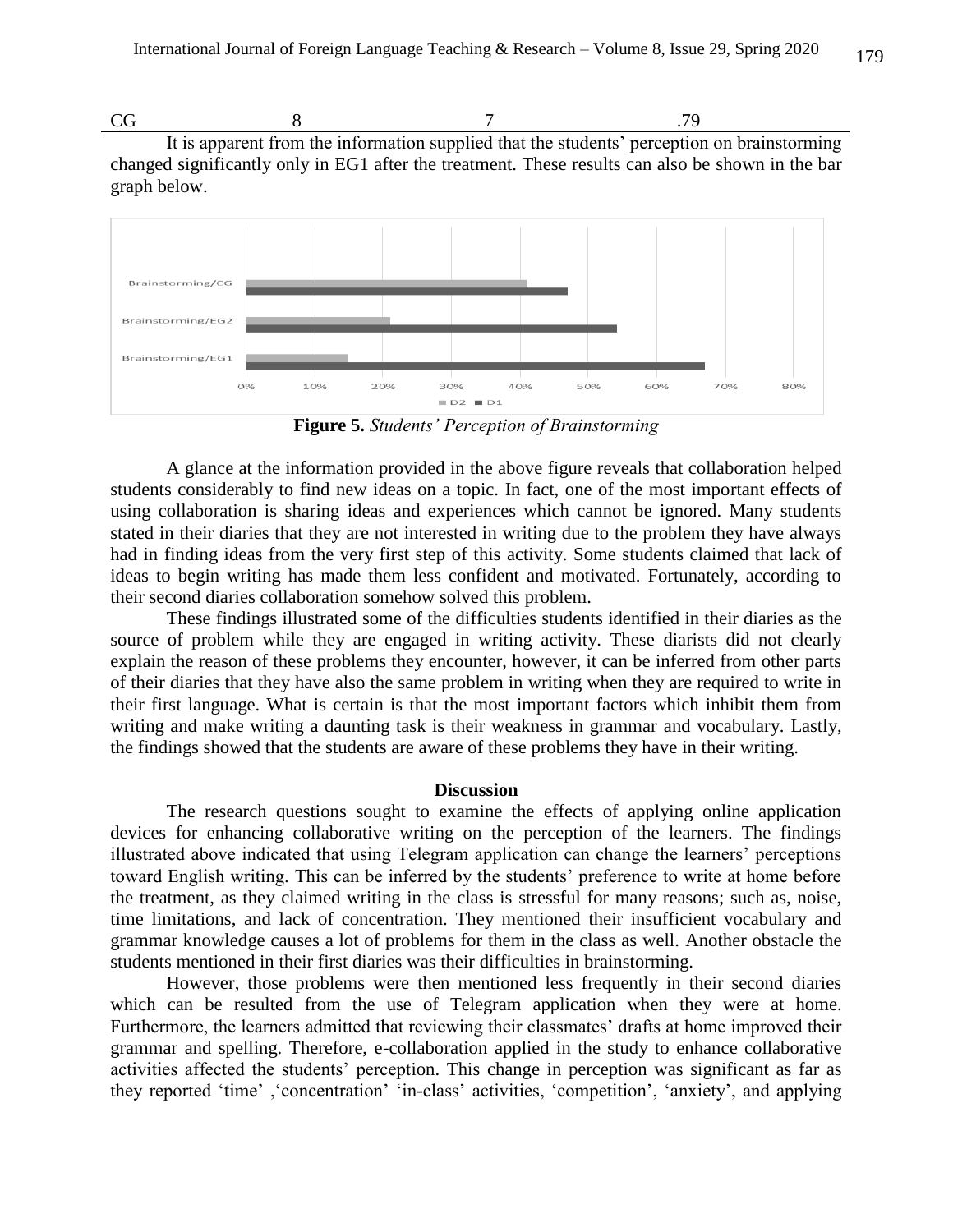'Telegram Application'. The significant change in the students' perception was also significant in 'brainstorming'. These findings are consistent with Gan's (2015) and Tarmizi and Cheung (2017) who stated that the use of technology can facilitate collaborative writing and web-based writing tasks are important tools to enhance the educational experience of students and their collaborative writing.

 The study attempted to investigate the effects of collaborative writing on the learners' perceptions as well. The results showed that there was a decline in their preference in writing activities at home after the treatment which indicated the change in their attitudes toward collaborative tasks for writing in the class. The students also stated that the feeling of competition was helpful in their class' writing activities. This result is also in line with the previous result done by Haji Jalili and Shahrokhi (2017), who showed that collaboration led to the reduction of learners' writing anxiety rates. However, their perception toward grammar, vocabulary, and spelling did not change significantly, whereas, there was a substantial change in the perception of the students for brainstorming. This finding aligns with Strobl's (2014) and Konstantina's (2017) claims that the discussions that normally happen during the planning stage of collaboration produce an improvement in content selection of the group documents.

 Regarding the participants' perception toward collaborative writing, group work or CW had an overall significant effect on the perception of the learners, although this impact was different in various areas. These results are in line with the findings obtained by Shehadeh (2011) who concluded that most students in his study were quite supportive of the group activity and found it useful in multiple ways. Students also perceived in-class activities or collaborative writing was more helpful than they had expected. Some reported that they did not have a good perception of collaborative writing because what they experienced as collaborative activity was totally different. The way they produced a text in several stages with the assistance of other members in the group, as editors and revisers, alongside the supervision of the teacher was a completely new experience. For these reasons, their perceptions of collaboration significantly changed. They also reported less anxiety after experiencing collaborative writing. Moreover, they enjoyed the collaboration rather than being concerned about the time limit or noise in the class.These findings confirm Storch's (2005) earlier findings that students were typically positive of the collaborative writing activities.

 As final remark, some studies may not advocate the argument that collaborative writing could help students to be motivated in developing their writing skills. They believe students' lack of proficiency might silence them and their contribution to the writing task. This may offset the benefits of collaborative writing activities as the tasks are aimed at helping students acquire the academic communicative competencies and skills that they need through interactions in order to improve their writing (Manathunga & Hernández-Leo, 2015; Prinsen, Volman, Terwel, & van den Eeden, 2009; Shehadeh, 2011). As a matter of fact, some research suggests that learners do not appreciate writing in a group. They are not motivated to participate in collaborative writing tasks as they have continued disagreements and members are incompatible (Bremner, 2010; Meyer, 2014). On the other hand, research also reveals that the success of collaborative writing hinges upon the responsibility that each member of the group takes on (Spector, 2016).

 After all, the research on collaborative and e-collaborative writing demonstrate the effectiveness of such tasks, as it affirms Vygotsky's notion of the zone of proximal development (ZPD) (Heidar, 2016; Thompson, 2012; Yeh, 2014). ZPD is attributed to the distance between the actual developmental level as determined by independent problem solving and the level of potential development as determined through problem solving under adult guidance, or in collaboration with more capable peers. Less proficient students may be able to develop the target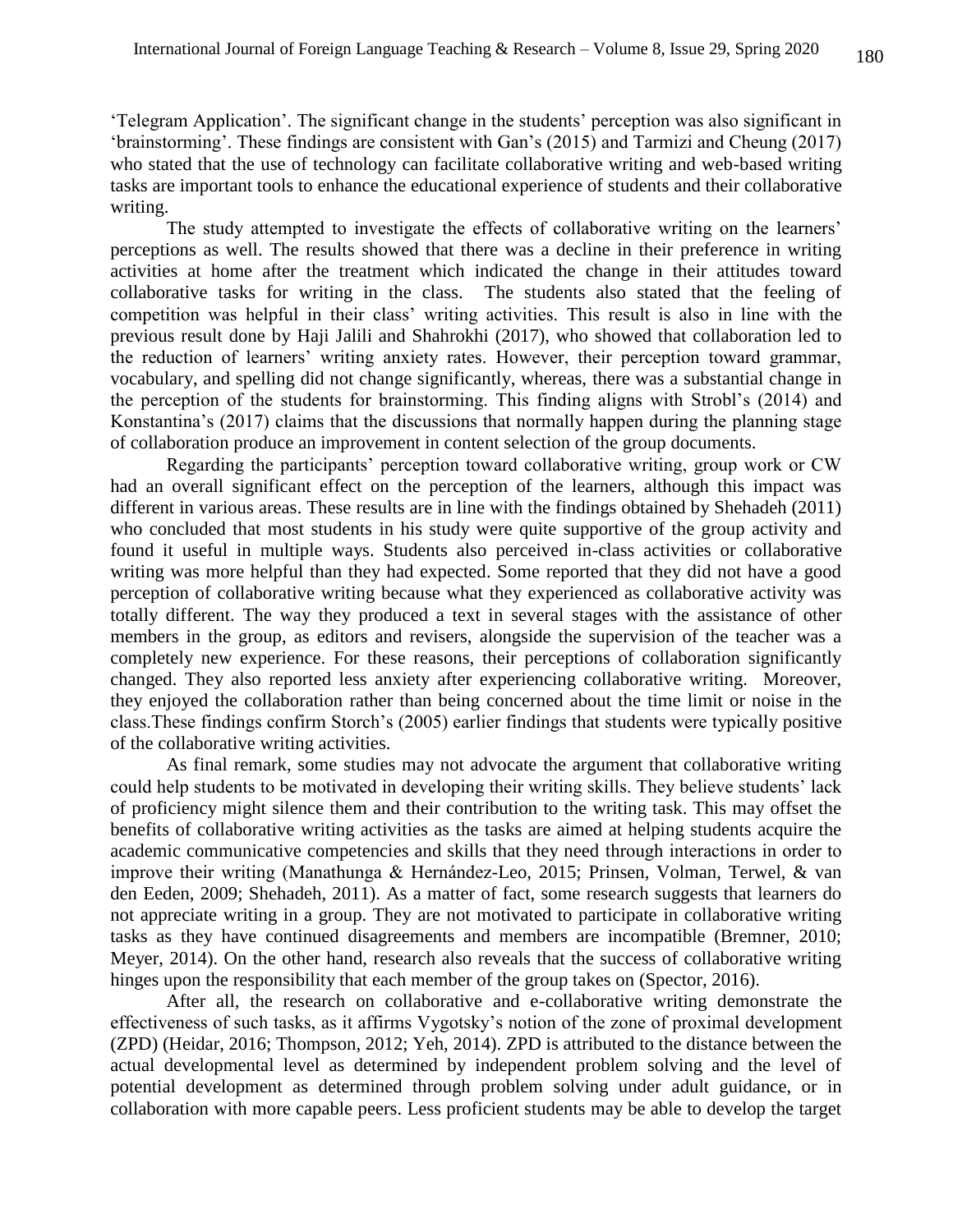skills with the help of their more capable peers by collaborative and e-collaborative tasks. The scaffolding may imply that collaborative writing task is effective in helping the learners to enrich their cognitive development.

#### **Conclusion**

This paper explored the impact of collaborative and e-collaborative writing tasks on the perceptions of the EFL university students. The study applied the journal writing of the learners as an interpretive and naturalistic approach that focused on the perception of the students during the course. These diaries as a personal self-reflective texts were supposed to offer different insights into the unobservable process of writing process and to see the diversity among the learners though within a homogeneous class. The analysis of the diary entries were also to reveal what can benefit or impair the learners' experience of language learning.

 As discussed before, the learners in the three groups mainly expressed similar experiences for writing process. Interestingly, a great number of themes reflected by the learners were nonlinguistic (social and psychological) factors. One of the most important implication of the learners' perception is that some measures must be taken in our classes to make writing activity more appealing. For instance, the teachers can choose more challenging topics for writing and they should avoid banal repetitive ones. Each suggested topic can be discussed orally in the class before the individual or the groups get engaged in brainstorming. Moreover, they need to find ways to eliminate those factors in the class which cause anxiety for the learners. The findings of the study indicated that most students were not satisfied with the amount of time they have in the class, and they perceived such limitation inhibits their full concentration on the process of writing.

 The other dominant themes identified in the diary entries of the learners were their grammatical problems and inadequate vocabulary knowledge. Students' diaries reflected their preferences as to how they would like to be taught the grammar which is implicit method of teaching grammar and the one which involves more of writing and speaking. Many diarists reported that they are not able to convey the ideas they have in mind because of these language problems. Even some of them reported that they had better linguistic knowledge before attending the university. Such weakness among students can greatly affect their self-confidence and slow down their improvement in learning a foreign language. It shows an urgent need for the modification of teaching linguistic components to the university students.

 The adopted approach to teach writing in the current study was process-oriented approach, therefore, the learners needed to get familiar with different stages of writing process. The students first reported that they have always had trouble in brainstorming. Fortunately, the ecollaborative tasks helped them considerably to overcome this problem and change their perception positively. Their diaries revealed that when they discuss the topic in a group they can take advantage of other's attitudes and ideas. In addition, they perceived that peer evaluation and peer review assisted them greatly in the later stages of process writing. They reported that they had experienced teacher's feedback on their written products in the past which it often occurred randomly. The new method, which combined collaboration and e-collaboration, provided an opportunity for the learners to benefit from both teacher-evaluation and peer-evaluation. According to their diaries, this method changed their attitudes toward writing assignments and it was no longer a tedious and time-consuming task.

 It can be concluded, therefore, that diary studies can provide significant insights into students' experiences in the classrooms. The findings can be useful in various fields of language learning and teaching. Moreover, it can be inferred that teachers cannot underestimate the value of online activities particularly at a time they can be blended with in-class activities.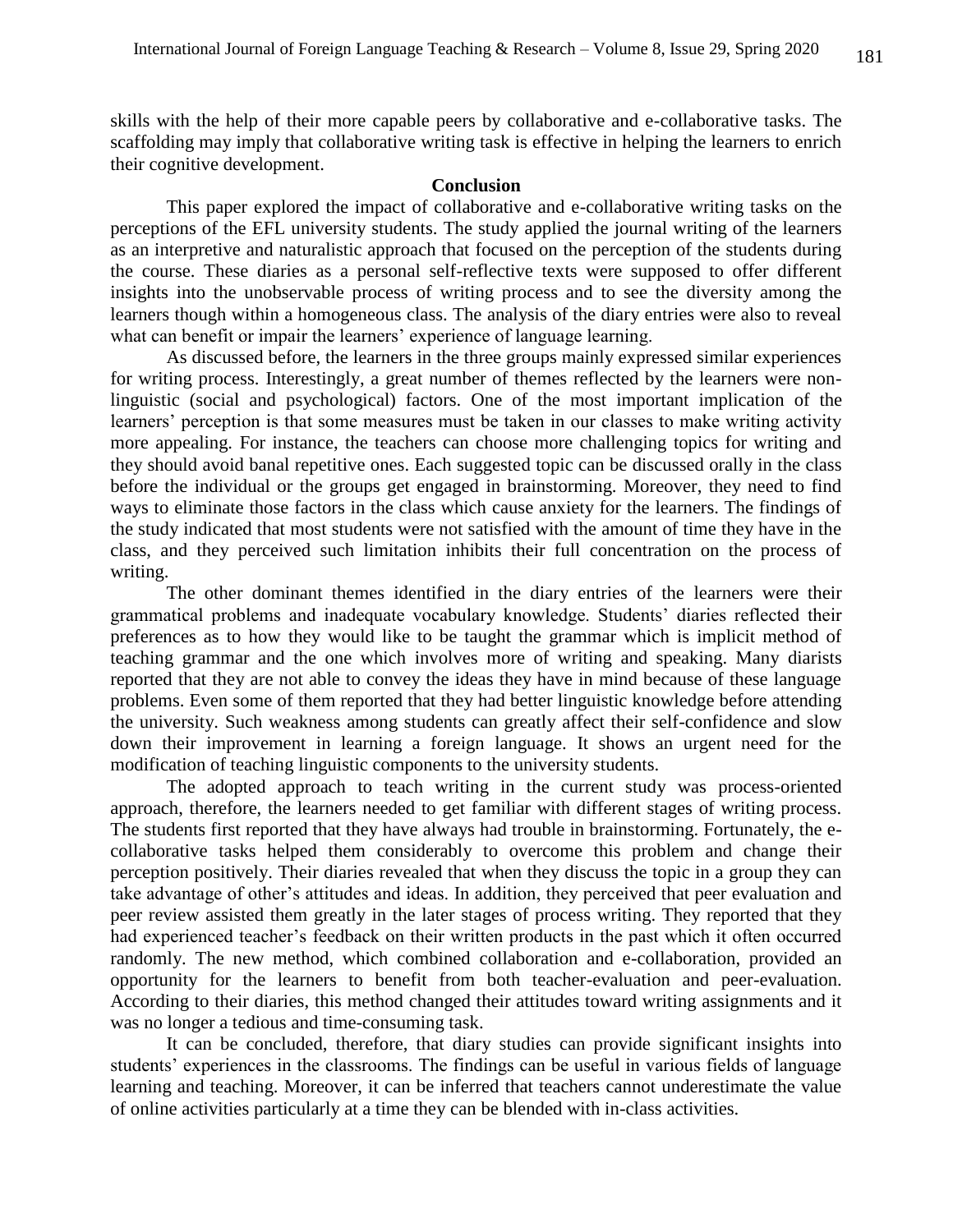However, it has certain limitations. First, convincing and instructing the students in one of the two experimental groups to follow the procedures of the process writing accurately was not an easy task. The students have been accustomed to the conventional method of studying in their classes, and it took extra hours and sessions to create the groups and to explain everything clearly in order to integrate online learning activities with face to face learning.

 Another limitation of the study relates to the inherent nature of the diary studies. According to Nunan (1992), it is difficult to ascertain how realistically the diary entries reflect what was going on in the diarists' mind. There might be this possibility that the diarist hides, revises, or even makes up some information deliberately or subconsciously.

 The last weakness of the diary writing is its subjectivity nature. As Bailey (1983) put it diaries lack objectivity because that data is completely based on the diarist's perception of her/his experiences. Despite these limitations the information obtained from the diaries are rich enough to disregard such problems.

The findings of the study may have some theoretical and practical implications. As for theoretical aspect the researchers who are interested in developing a comprehensive model for L2 writing process this study can provide some useful hints. Another theoretical implication is that this study can be another attempt to extend social constructivist theory from spoken discourse to written discourse. Such collaboration creates meaningful and purposeful communication which leads to cognitive processes as a source of L2 learning.

 As for the practical implications, this study provided important information on the students' insights which can be useful for the researchers and teachers. Researchers can use the diaries of the students to find different psychological, social, and cultural factors influencing the process of language learning specifically writing process from the eyes of the learners. These perceptions can help them find strengths and weaknesses of the learners to develop an appropriate model for such contexts. Teachers can also benefit from these insights to focus on the reported points in their classes and they can also require their students to write diaries during the course. The diaries are helpful both for the learners and the teachers as they provide reflective thinking. These diaries also provide a useful source of students' meta-cognitive awareness of writing strategies and the actual strategies that they can implement while writing.

#### **References**

Bailey, K. M. (1983). Competitiveness and anxiety in adult second language acquisition: Looking *at and through* the diary studies. In H. Seliger & M. H. Long (Eds.), *Classroom oriented research in second language acquisition* (pp.67-103). Rowley, MA: Newbury House.

Benson, P., Lor, W., (1999). Conceptions of language and language learning. System 27, 459-472.

Bremner, S. (2010). Collaborative writing: Bridging the gap between the textbook and the workplace. *English for Specific Purposes*, *29*(2), 121–132.

Choi, Y. H. (2016). Writing strategies in the process of L2 computer-mode academic writing with the use of multiple resources. English Teaching, 71, 3-28.

Dobao, A. F. (2012). Collaborative writing tasks in the L2 classroom: Comparing group, pair, and individual work. *Journal of Second Language Writing*, *21*(1), 40–58.

Flower, L., & Hayes, J. R. (1981). A cognitive process theory of writing. *College Composition and Communication*, *32*(4), 365-387.

Gan, B., Menkhoff, T.,  $\&$  Smith, R. (2015). Enhancing students' learning process through interactive digital media: New opportunities for collaborative learning. *Computers in Human Behavior*, *51*, 652–663.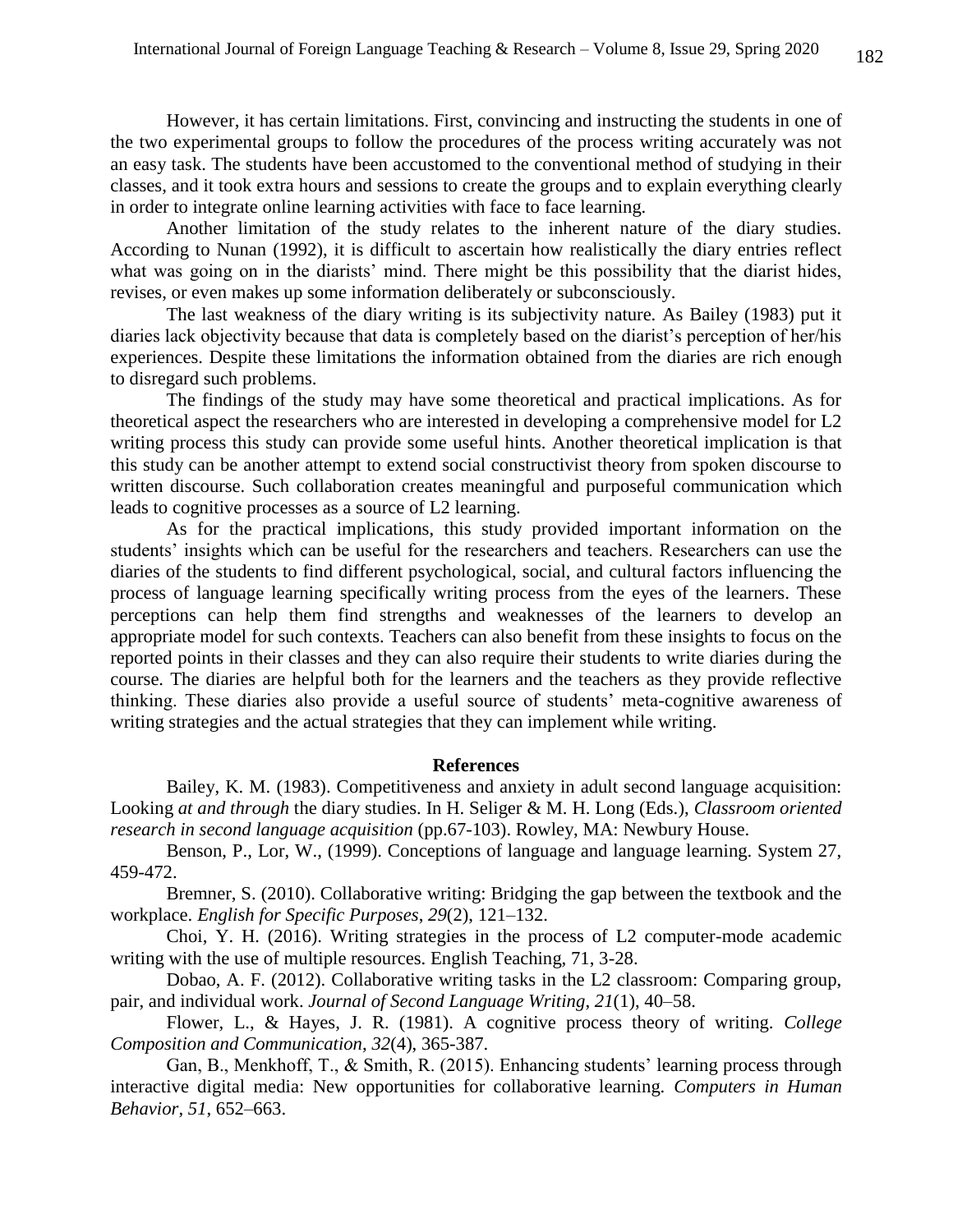Ghoorchaei, B., Tavakoli, M., & Nejad Ansari, D. (2010). The Impact of Portfolio Assessment on Iranian EFL Students' Essay Writing: A Process-oriented Approach. *GEMA online Journal of Language Studies.* 10(3), 35-51.

Gopee, N., & Deane, M. (2013). Strategies for successful academic writing—Institutional and non-institutional support for students. Nurse education today, 33(12), 1624-1631.

Gordon, L. (2008). Writing and good language learners. na.

Haji Jalili, M., & Shahrokhi, M. (2017). The Effect of Collaborative Writing on Iranian EFL Learners' L2 Writing Anxiety and Attitudes. *Journal of Applied Linguistics and Language Research Volume 4, Issue 2, 2017, pp. 203-215.*

Hayes, J. R. (1996). A new framework for understanding cognition and affect in writing. In C. M. Levy & S. Ransdell (Eds.). *The science of writing: Theories, methods, individual differences, and applications* (pp. 1-27). Mahwah, NJ: Lawrence Erlbaum.

Heidar, D. M. (2016). ZPD-assisted Intervention via Web 2.0 and Listening Comprehension Ability. *English for Specific Purposes World*, *17*(4), 1–17.

Hosseinpour, N. & Biria, R. (2014). Improving Iranian EFL Learners' Writing through Task-based Collaboration. *Theory and Practice in Language Studies, Vol. 4, No. 11, pp. 2428- 2435.*

Jafari, N., & Nejad Ansari, D. (2012). The Effect of Collaboration on Iranian EFL Learners' Writing Accuracy. *International Education Studies.*

Johnson, A.P. (2008). *Teaching reading and writing: A guidebook for tutoring and remediating students*. New York: Rowman and Littlefield Education.

Karatay, H. (2011). Süreç temelli yazma modelleri: Planlı yazma ve değerlendirme. M. Özbay (Ed.), *Yazma eğitimi* içinde (s. 21-43). Ankara: Pegem Akademi.

Konstantina, Ch. (2017). Collaborative Writing within Wikis: The Impact of the Interaction between Native and Non- Native Speakers of the Greek Language on their Writing Skills. *Aristotle University of Thessaloniki.*

Krasnova, T. (2015). A Paradigm Shift: Blended Learning Integration in Russian Higher Education. Procedia-Social and Behavioral Sciences, 166, 399-403.

Krasnova, T., & Ananjev, A. (2015). Students' perception of learning in the online discussion environment. *Mediterranean Journal of Social Sciences, 6*(6 S1), 202-207. <http://dx.doi.org/10.5901/mjss.2015.v6n6s1p202>

Maftoon, P., & Ghafoori, N. (2009). A Comparative Study of the Effect of Homogeneous and Heterogeneous Collaborative Interaction on the Development of EFL Learners' Writing Skill. *The Journal of Applied Linguistics Vol. 2, Issue 1.*

Manathunga, K. & Hernández-Leo, D. (2015). Has Research on Collaborative Learning Technologies Addressed Massiveness? A Literature Review. *Educational Technology & Society*, *18*(4), 357–370.

McDonough, J., & McDonough, S. (1997). *Research Methods for English Language Teachers*. London: Arnold.

Meyer, L. (2014). Tech Basics for Active, Collaborative Learning. *Campus Technology Magazine*, *28*(2), 5-9.

Nešić, I., & Spasić-Stojković, M. (2017). Insights from Students' Language Learning Diaries. *The Journal OF Teaching English for Specific and Academic Purposes*. Vol. 5, No 3, 2017, pp. 529544.

Noël, S., & Robert, J. M. (2004). Empirical study on collaborative writing: What do coauthors do, use, and like? *Computer Supported Cooperative Work, 13*(1), 63-89.